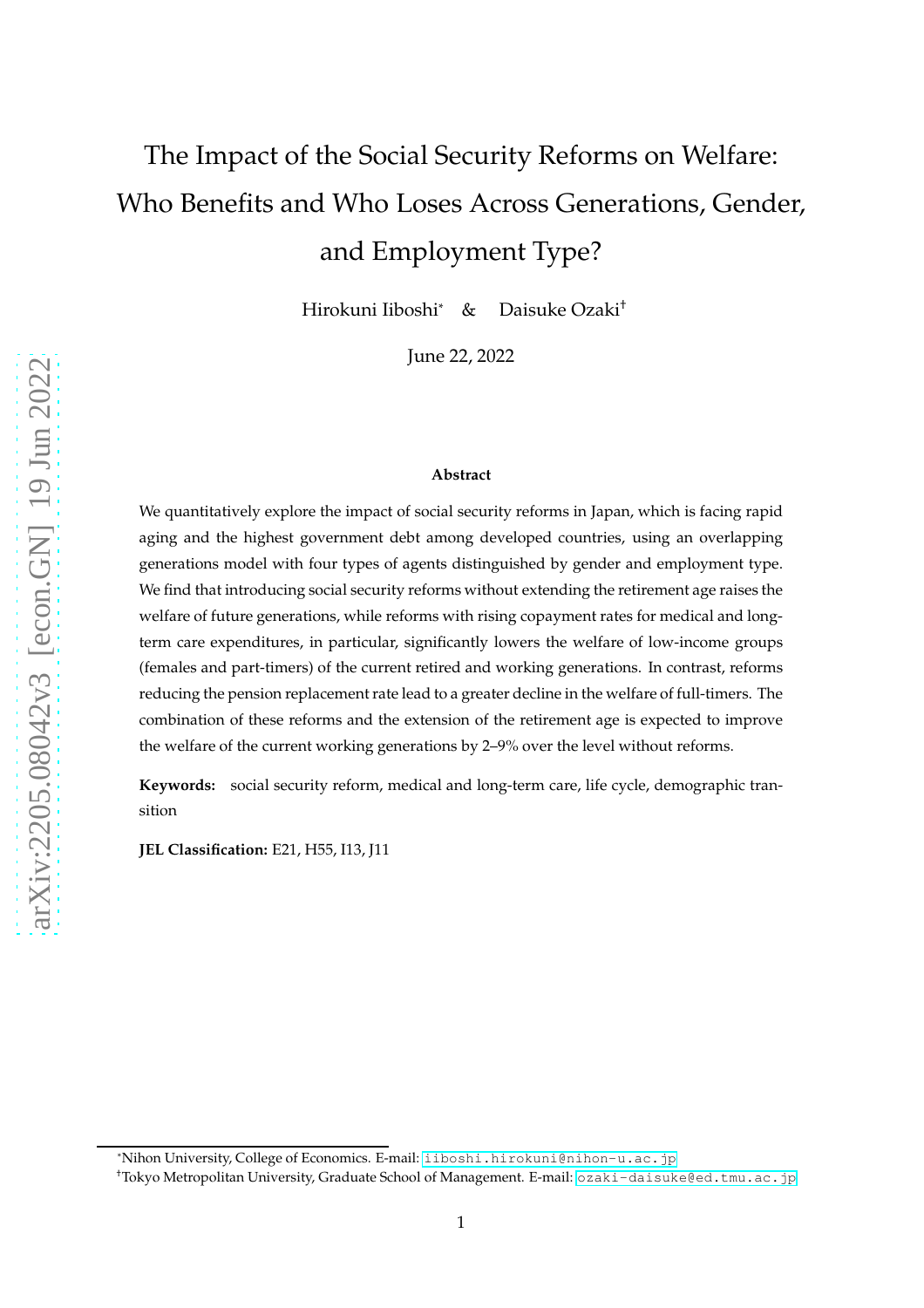# <span id="page-1-3"></span>**1 Introduction**

This paper focuses on the impact of social security reforms on social welfare in aging and a declining population in Japan. Many developed countries are facing population aging. In particular, Japan is aging significantly faster than the rest of the world. In 2018, Japan's elderly population ratio (the ratio of the population aged 65 and over to the population aged 15–64) was 47.2%. In addition, the United Nations' projection of the ratio in 2065 shows that it is expected to be the highest among developed countries (medium projection), at around 75% in Japan and more than 80% in South Korea, where the population has been aging rapidly in recent years.  $1$ 

Population aging significantly changes the future distribution of the population. Figure [1](#page-2-0) shows the population distribution in Japan in 2015 and in 2065 based on the projections from the National Institute of Population and Social Security Research (IPSS). The population distribution in 2015 has two peaks (solid blue line). These are the baby boomer generation and the children of the baby boomer generation. As of 2020, many of the baby boomers who began reaching the age of 65 in 2015 will already be public pensioners. The junior baby boomers, conversely, are the labor force. However, around 2040, the latter will also reach the retirement age of 65 and begin receiving public pensions. As a result, the total amount of pension payments could rise significantly from the late [2](#page-1-1)030s to the 2070s, according to government projections.  $^2$  In addition, Figur[e1](#page-2-0) indicates not only an aging population, but also a decreasing labor force.

In response to the IPSS projection,the Japanese government has been reforming various social security systems, especially the public pension, medical insurance, and long-term care (LTC) insurance, which run on a pay-as-you-go (PAYG) system, to improve financial sustainability, for instance rising the age at which public pension benefits are payable, introducing the "macroeconomic slide" to adjust the levels of benefits gradually, and promoting measures to control medical costs through the consolidation of hospital beds based on the plan for appropriate medical care expenditures. Because the government debt resulting from these costs of social security expenditures has accumulated enormously over the years, casting a dark shadow on fiscal sustainability, reconciling them is a challenge for fiscal policy.

Since the 2000s, the government debt to GDP ratio has been the highest among developed countries, standing at 237.16% as of 2018. [3](#page-1-2)

**Purpose and contribution of our paper** To tackle the above challenge, we compare and evaluate changes in social welfare by selecting one of several options for social security reforms subject to

<span id="page-1-0"></span><sup>&</sup>lt;sup>1</sup>Ministry of Internal Affairs and Communications, Statistics Bureau, "Population Estimates (October 1, 2018)"; United Nations, "World Population Prospects 2019".

<span id="page-1-1"></span><sup>&</sup>lt;sup>2</sup>Ministry of Health, Labour and Welfare, "2019 Financial Projection of the Public Pension (Fiscal Verification)" (<https://www.mhlw.go.jp/stf/seisakunitsuite/bunya/nenkin/nenkin/zaisei-kensyo/index.html> accessed March 2, 2021).

<span id="page-1-2"></span><sup>3</sup>Ministry of Finance, "Documents on Public Finance," ([https://www.mof.go.jp/tax\\_policy/summary/](https://www.mof.go.jp/tax_policy/summary/) <condition/a02.htm> accessed March 2, 2021).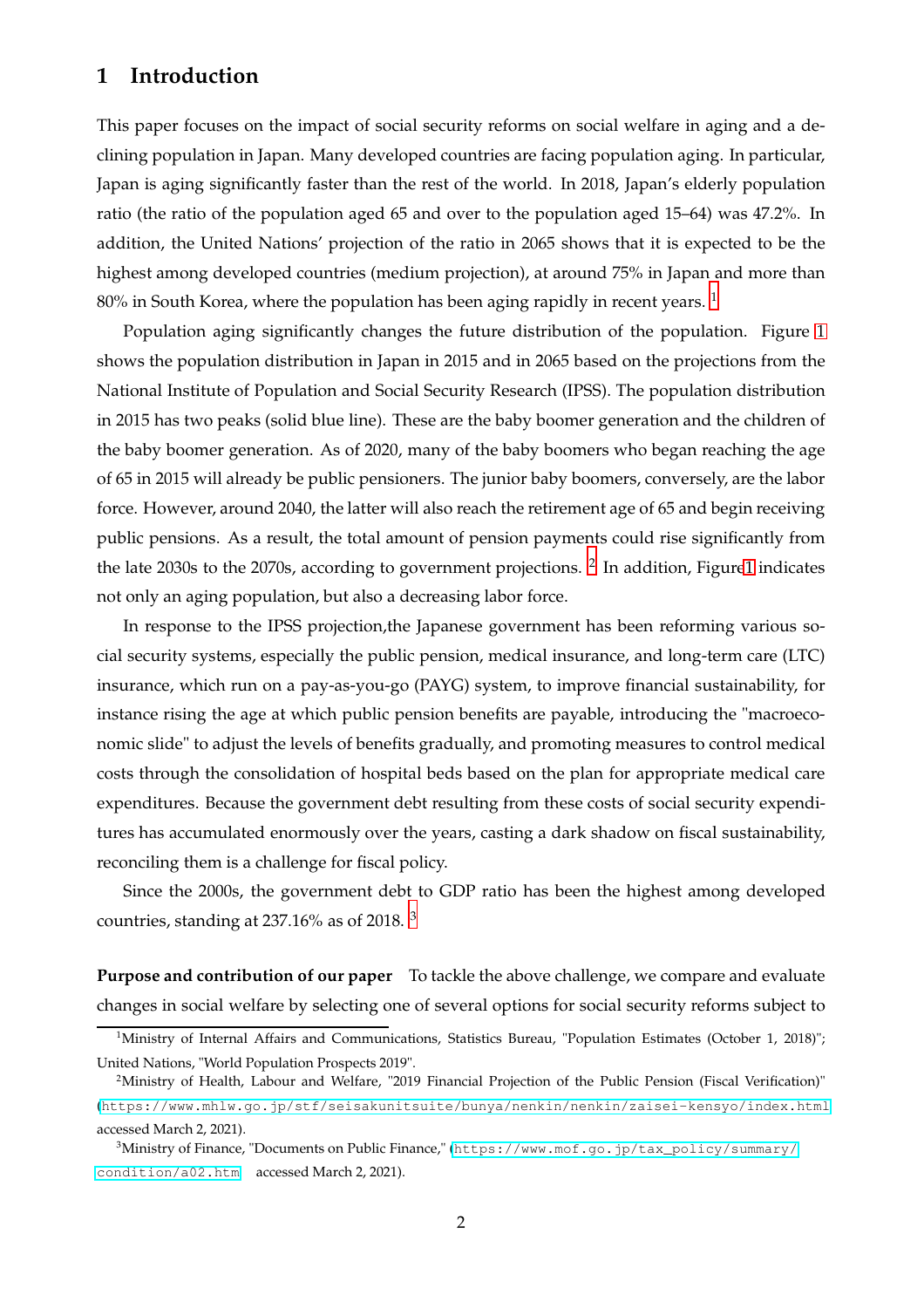Figure 1: Change in the population distribution in Japan: from 2015 to 2065

<span id="page-2-0"></span>

the fiscal sustainability constraint, following [McGrattan and Prescott](#page-29-0) [\(2017](#page-29-0)). To measure the effects of aging and public pension reform in the U.S., they use a general equilibrium overlapping generations (OLG) model with four types of households distinguished by wealth class. The feature of their model is rich parameterization, which enables calibration corresponding to both macro-level data and micro-level income data, for example the application of the progressive tax bracket to the labor income tax rate. By applying their model to Japanese policy reforms, our study provides an empirical outcome in more practical situations than previous Japanese studies.

We also extend the model of [McGrattan and Prescott \(2017\)](#page-29-0) to four types of households distinguished by gender (male and female) and employment types (full-time worker and part-time worker), as well as including medical and LTC insurance besides public pensions. We then quantitatively analyze the impact of social security reforms associated with a decreasing population on the welfare of different generations: the current working, retired, and future generations.

In our paper, the reform of the pension, medical insurance, and LTC insurance are considered according to two scenarios: firstly, a baseline scenario based on the current system, secondly, a scenario with the extension of the retirement age from 65 to 70. Within these two scenarios, we calculate three options for the reform: (1) a reform to lower the pension income replacement rate gradually from the current 62% to 50.8% by 2047; (2) a reform to raise the copayment rate for medical expenses for the elderly uniformly to 30% for all ages; and (3) a reform to increase the copayment rate for LTC expenses uniformly to 30%.

According to our simulation, by the mid-2040s, when the population and output levels are at their lowest, the output will be about 75% of its 2020 level, and extending the retirement age and reforming social security will have little effect on increasing the GDP. Conversely, extending the retirement age will improve the welfare of the current working-age population in particular. Focusing on social security reform, the reduction in the pension income replacement rate will reduce the welfare of full-timers by a relatively large amount, and the increase in the copayment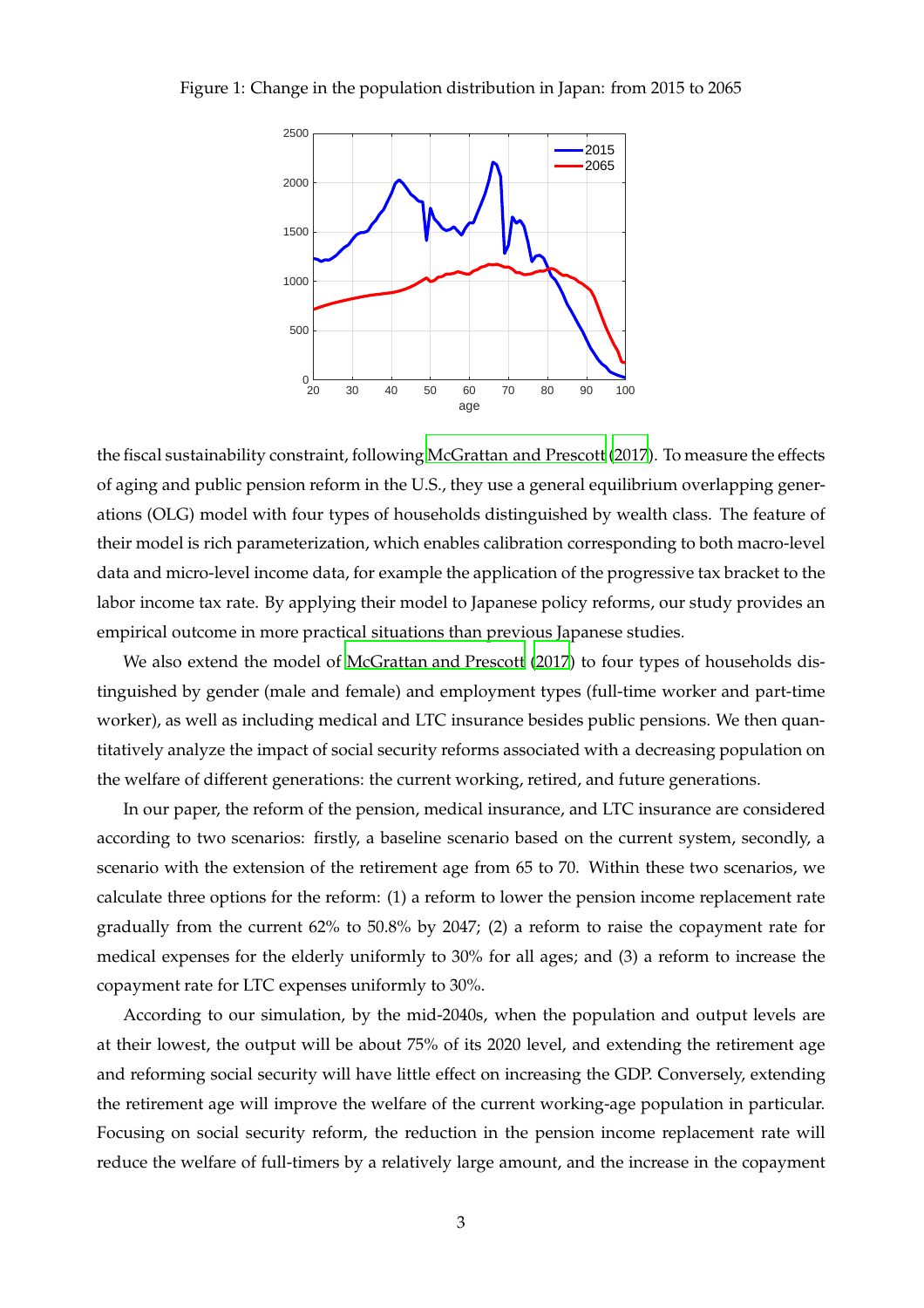rate for medical and LTC expenditures will lower the welfare of the current retired generation. We also find that medical and LTC insurance reform will significantly lower the welfare of females and part-timers with relatively low incomes and assets.

The contributions of our paper are that it shows, based on quantitative analysis, which types of households should be considered mode, when conducting social security reforms, subject to fiscal sustainability constraints, and that, in the light of past previous empirical research outcomes, we calculate and present practical policy implications by exploring the above three options for social security reforms on household's welfare based on the two scenarios, classified by four kinds of households over generations including the current working, retired and future generations.

The rest of this paper is organized as follows. Section [2](#page-3-0) summarizes Japan's demographic data and institutional background and shows the contribution of this study to the previous research. Section [3](#page-7-0) describes our model. Section [4](#page-13-0) explains the calibration and parameterization based on the data and institutional background for the analysis, and calculates the steady state. Section [5](#page-21-0) computes the transition path based on the steady state. Then, we conduct simulations assuming the various scenarios and social security reforms described above. Section [6](#page-28-0) discusses the conclusions of our paper and suggests future research.

# <span id="page-3-0"></span>**2 Background and related literature**

In this section, we describe two factors that provide the motivation and background for our study. First, we present the demographic data and medical and LTC expenditures per capita to clarify the arguments on which our paper focuses. Second, we summarize the literature review for the relevant field, in particular for Japan.

# **2.1 Background**

**Demographic data** As discussed in section [1,](#page-1-3) the population decline associated with graying leads to a decrease in the labor force. According to the projection by the IPSS, the population aged 20–64, consisting mainly of workers, will decrease monotonically in the future, while the population aged 65 and over, consisting mainly of retirees, will increase, as shown in Figure [2](#page-4-0) Panel (a). This trend is reflected clearly in the transition of the old-age dependency ratio.  $4$  While this ratio was about 50% in 2015, it is projected to exceed 80% by around 2050 as Figure [2](#page-4-0) Panel (b) indicates. Because these demographic changes will exert significant impacts on the public pension and the medical and LTC insurance systems, this topic must be considered as one of the most urgent challenges on the policy agenda in terms of fiscal sustainability.

**Institutional background** In Japan, citizens are required to be covered by some form of public medical insurance. As of 2021, the copayment rate for medical expenses is set at 30% for those

<span id="page-3-1"></span><sup>&</sup>lt;sup>4</sup>Where the old-age dependency ratio = population aged over 65 / population aged 20–64.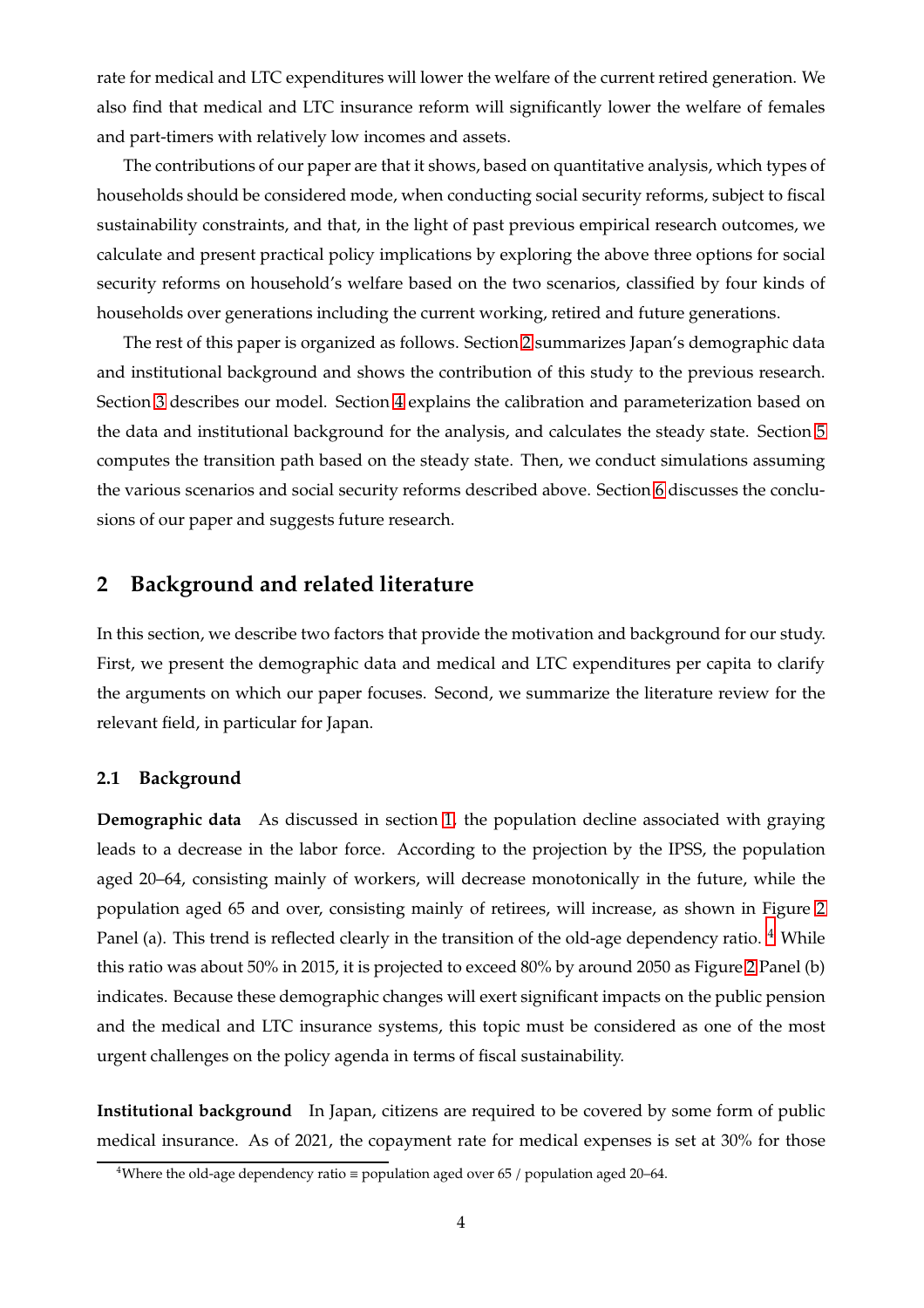

#### <span id="page-4-0"></span>Figure 2: Demographic transition in Japan: 2015–2075

<span id="page-4-1"></span>Figure 3: Medical and LTC copayment rate



under 70 years old, 20% for those between 70 and 75 years old, and 10% for those over 75 years old (preschool children under 6 years old are required to pay 20%). However, due to the passing of a revised law on June 4, 2021, it was agreed that the copayment for those aged 75 and over will be rised to 20% in the latter half of 2022, to reduce the burden on the covered persons in the medical insurance system. In addition, LTC insurance is mandatory from the age of 40. The copayment rate for LTC expenditures is set at 10% for everyone aged 40 and over (Figure [3\)](#page-4-1).

Public LTC insurance was introduced in Japan in 2000. Afterward, there were increasing concerns about the financial sustainability of LTC insurance with the aging of the population, and the program has been reformed frequently since then. After introducing public LTC insurance, the number of users of LTC services, certified by the level of care required, more than tripled from 2.18 million in 2000 to 6.58 million in 2018. [5](#page-4-2) Correspondingly, the cost of LTC is on the rise, so the

<span id="page-4-2"></span><sup>&</sup>lt;sup>5</sup>Ministry of Health, Labour and Welfare, "Summary of the LTC Insurance System" ([https://www.mhlw.go.jp/stf/seisakunitsuite/bunya/hukushi\\_kaigo/kaigo\\_koureisha/gaiyo/](https://www.mhlw.go.jp/stf/seisakunitsuite/bunya/hukushi_kaigo/kaigo_koureisha/gaiyo/) <index.html> accessed March 2, 2021).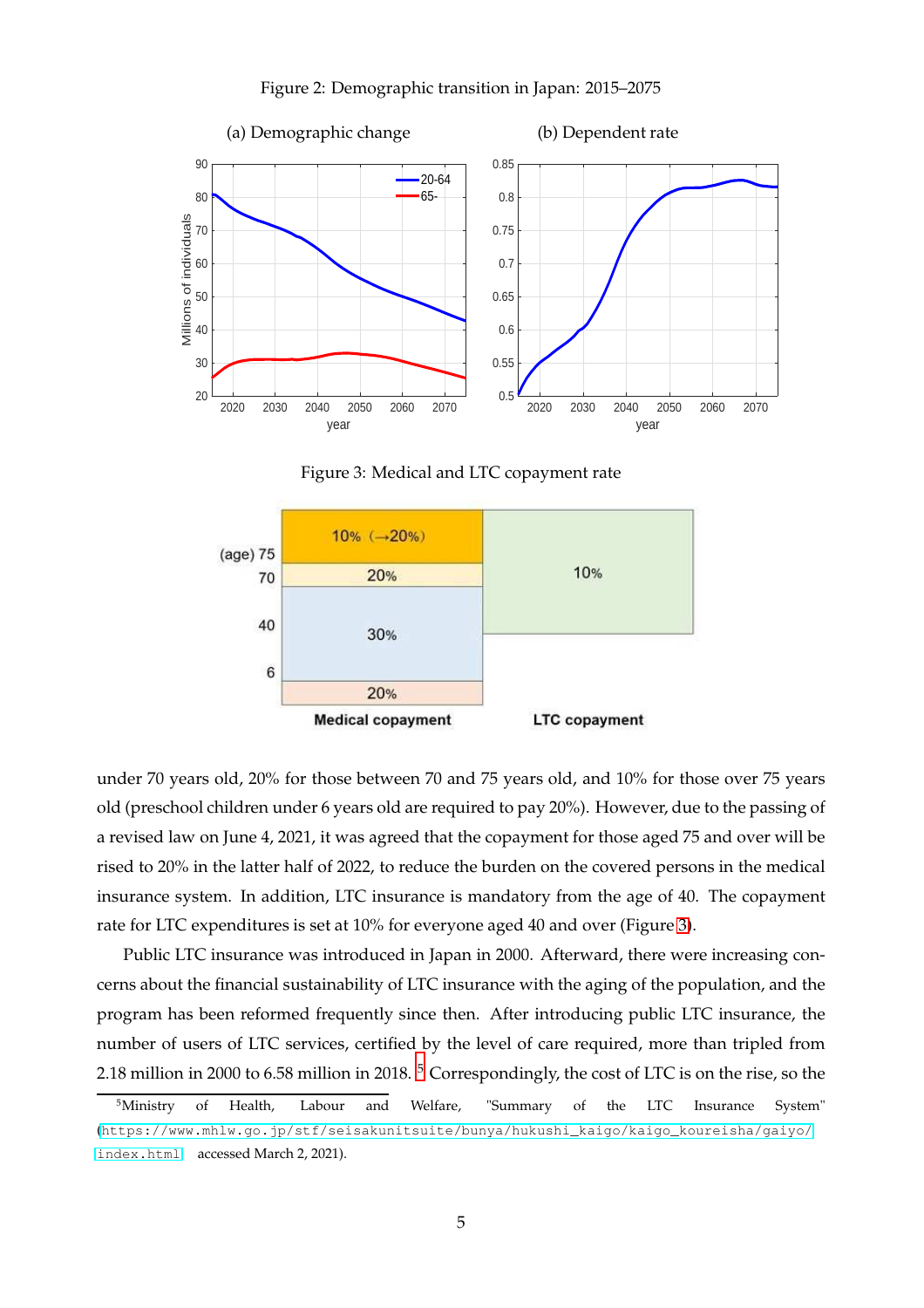government is trying to implement reforms reducing the LTC insurance benefits, for example limiting the utilization of services according to the level of LTC required, increasing in the copayment rate for the elderly people earning the equivalent level of income as the working-age generations, and so on.  $6$ 

The above social security reforms to maintain fiscal sustainability could have a significant impact on aggregate flows such as consumption and savings over the household life cycle. The reforms would also affect aggregate stock variables such as capital accumulation, which form future output. Since a decreasing population and labor force could also hurt economic growth, it is necessary to examine the effect of reforms comprehensively. In fact, the outlooks isssued by the government, such as the Cabinet Office's "Medium- and Long-Term Economic and Fiscal Outlook" and the Bank of Japan's "Outlook for Economic and Price Conditions," indicate a slowdown in the GDP growth in recent years and a decline in the total factor productivity (TFP) growth rate. For example, the Bank of Japan's outlook shows particularly low values ranging from 0.01–0.43% from 2015 onward. <sup>[7](#page-5-1)</sup> Therefore, additional social security reforms are likely to be implemented simultaneously with a decreasing population and a further slowing of economic growth. We think that investigating the effects of such reforms on people's consumption and saving behavior or welfare could have important implications for future policy discussions. [8](#page-5-2)

# **2.2 Fiscal sustainability and the declining labor force**

There is a large amount of literature analyzing the impact of population aging on fiscal administration in Japan. Hansen and Imrohoroğlu  $(2016)$  analyze aging and fiscal sustainability using a neoclassical growth model. They find that a consumption tax rate of about 40% is needed to sustain the fiscal balance when reforms such as the expansion of the tax base and the reduction of social security benefits are implemented. They also show that a consumption tax rate of about 60% would be needed if those reforms are not introduced.

[Braun and Joines \(2015](#page-29-2)) investigate the fiscal impact of an aging population on Japan's social security system, including public pensions, medical insurance, and LTC insurance using a general equilibrium OLG model. They also analyze the impact on fiscal sustainability of reforms such as raising the consumption tax and increasing the copayment rate for medical expenditures. They conduct policy simulations under the assumption that public finances are balanced by the consumption tax rate, and they show that consumption tax rates of 30–45% would be necessary to sustain the fiscal balance. Furthermore, they find that, if reforms to raise the copayment rate for medical expenditures for the elderly to 30% are to be implemented simultaneously, the consump-

<span id="page-5-0"></span><sup>6</sup>[Fu et al. \(2017](#page-29-3)) analyze the impact of these LTC insurance reforms on labor supply using micro-level data. <sup>7</sup>Bank of Japan, "Supply-Demand Gap and Potential Growth Rate" (<https://www.boj.or.jp/research/>

<span id="page-5-1"></span>[research\\_data/gap/index.htm/](research_data/gap/index.htm/) accessed June 29, 2021).

<span id="page-5-2"></span><sup>8</sup>Of course, COVID-19 will significantly affect the social security administration and demographic dynamics. However, we aim to analyze the impacts of social security reform by focusing on demographics from a longer-term perspective. For this reason, our study does NOT consider the effects of COVID-19 and uses data prior to 2019.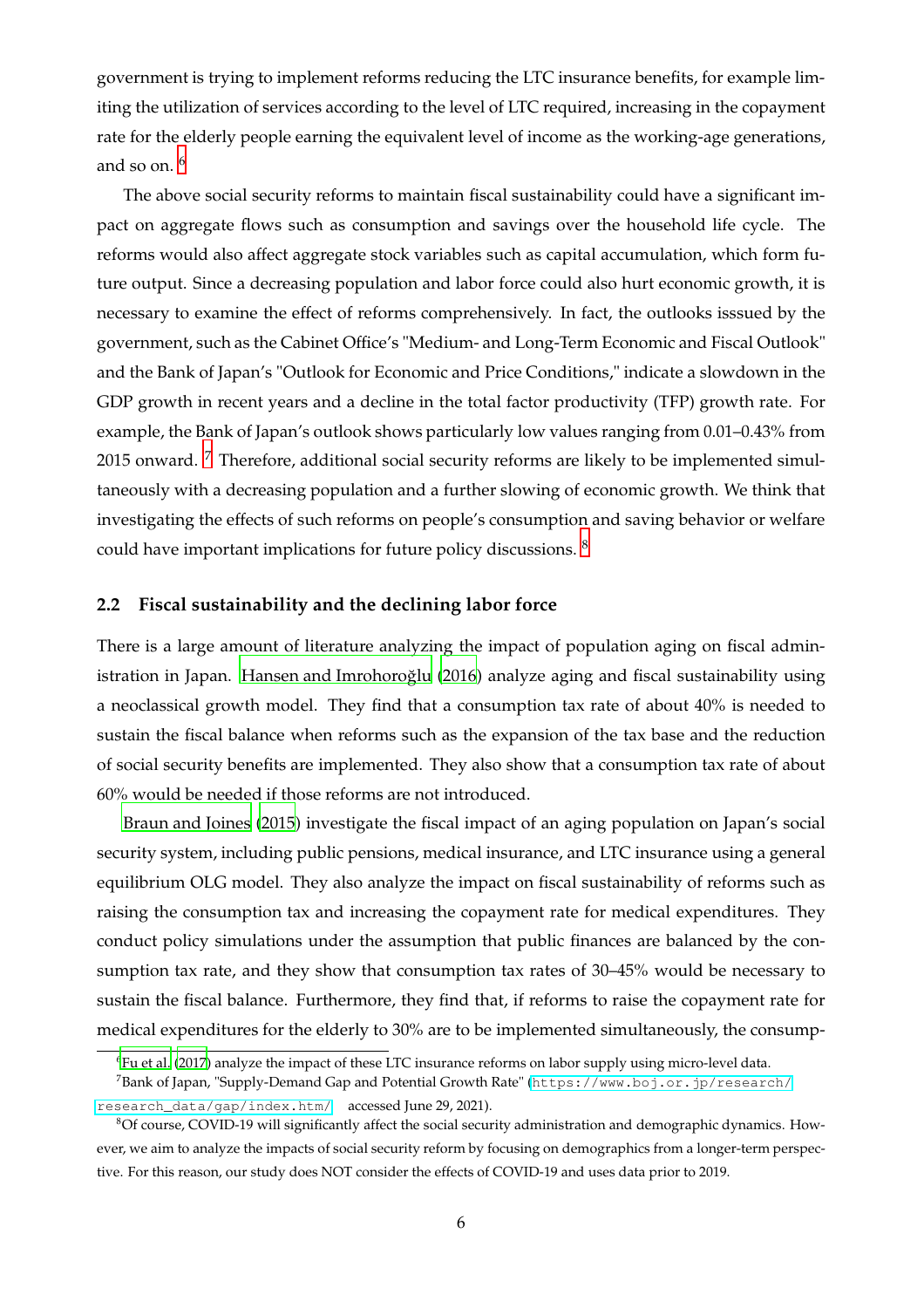tion tax rate needed to sustain the fiscal balance would be around 20%.

[Kitao](#page-29-4) [\(2015](#page-29-4)) quantitatively explores the fiscal impacts of demographic change in Japan, focusing on the pension reform. She shows that the consumption tax rate needed to maintain the public finances would rise to a maximum of nearly 50% without pension reforms, and that raising the pension starting age together with a 20% benefit reduction would result in a consumption tax rate raise of less than 30%. Furthermore, [Kitao \(2018](#page-29-5)) focuses on the pension reform and incorporated uncertainty about the timing of beginning reforms to reduce pension benefits into the analysis to illustrate quantitatively the welfare losses that would result from a delay in reforms.

Focusing on labor policy against a declining labor force, Imrohoroğlu et al. (2017) measure the effects of labor force growth due to the immigration of guest workers on fiscal sustainability and welfare changes among native Japanese people in a shrinking population. They assume that guest workers work in Japan for 10 years and return to their own country without receiving social security benefits. They conduct a scenario analysis distinguishing between high and low skill levels of guest workers, and show that an influx of high-skilled guest workers lowers the consumption tax rate in particular and improves the welfare of native Japanese people in the future.

From an accounting approach based on micro-level data, Imrohoroğlu et al. [\(2019](#page-29-7)) find that higher labor productivity and female labor force participation become more effective factors in improving the fiscal sustainability of the social security system.

# **2.3 Inequality, gender, and employment type**

Using the OLG model with household heterogeneity differentiated into four types in terms of their wealth class, [McGrattan and Prescott \(2017](#page-29-0), [2018\)](#page-29-8) examine the policy effect of transition from a PAYG public pension system to a privately funded system. They calculated the extent to which a change to a private funded system has improved social welfare for different households with income and wealth inequality. To capture the gains and losses between public pension contributions and benefits over the life cycle with higher accuracy, they incorporated a progressive labor income tax rate into their model. They also set up two firm sectors, namely the corporate sector and a government/household business (self-employment) sector in which both tangible and intangible assets form the capital. These fine-grained settings using macro and micro data allow the model to examine many practical policy simulations fitted to both sides of the actual macro and micro economy.

Following [McGrattan and Prescott](#page-29-0) [\(2017](#page-29-0)), [McGrattan et al. \(2018](#page-29-9)) apply the model to the Japanese case and quantitatively studied social security reforms including those of pensions and medical and LTC insurance, by classifing types of agents into four wealth classes similarly to [McGrattan and Prescott \(2017\)](#page-29-0). However, several previous studies have shown that gender and employment type are the most important sources of inequality regarding income and wealth in Japan, unlike the situation in the U.S. (e.g. [Moriguchi, 2017;](#page-29-10) [Kitao and Yamada](#page-29-11), [2019](#page-29-11)). In fact, several studies have focused on identifying differences by gender and employment type. For instance,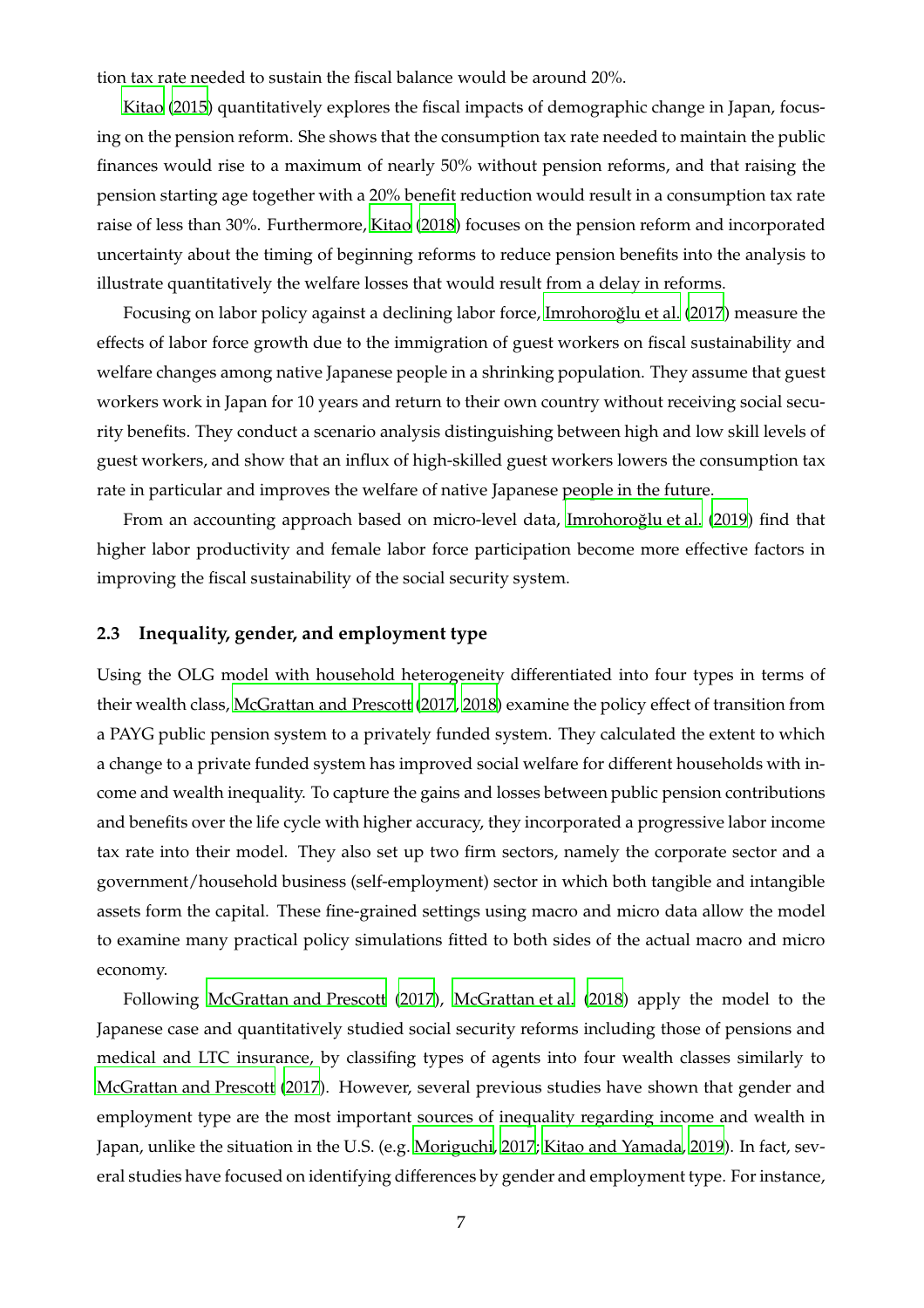[Kitao and Mikoshiba \(2020](#page-29-12)) examine the impact of labor market changes on the Japanese economy and the fiscal situation using an OLG model that includes males and females with different labor participation, employment types, labor productivity, and life expectancy. They showed that higher labor participation rates and labor productivity, especially among females and the elderly, are significant factors for improving the fiscal situation. Of course, gender heterogeneity is thought to be a key element in other countries, too. For example, [Braun et al.](#page-29-13) [\(2017](#page-29-13)), analyze the efficient level of old-age income compensation programs for medical and LTC expenditures, spousal bereavement, and other risks faced in old age in the U.S., and points to the importance of gender differences.

# **2.4 Savings and medical and LTC expenditures in retirement**

Turning to medical and LTC costs from different perspectives, studies have been conducted on the retirement savings puzzle, which indicates that the actual medical and LTC expenditures are higher than those derived using the standard life cycle model. For example, [De Nardi et al. \(2010](#page-29-14)) explain the saving behavior of elderly households in the context of precautionary savings to finance the medical expenditures that may arise during old age. In addition, [Kopecky and Koreshkova](#page-29-15) [\(2014](#page-29-15)) find that the LTC expenditures account for a large portion of precautionary savings among the elderly. They also show that expanding Medicaid, which is the U.S. health insurance program for low-income households, could improve the welfare of future generations. Conversely, [Braun et al. \(2017](#page-29-13)) show that expanding the social security with a means test could improve welfare by taking into account aging risks, such as death or the longevity of a spouse.

For Japan, [Iwamoto and Fukui \(2018\)](#page-29-16) show average medical and LTC expenditures. <sup>[9](#page-7-1)</sup> Figure [4](#page-8-0) depicts the per capita medical and LTC expenditures by age group. As the figure shows, medical and LTC costs are higher for the elderly. In particular, LTC costs raise rapidly after the age of 80. Increasing the expected spending in old age must influence the amount of savings and consumption at a young age. Similar to this, increases in the copayment rates for medical and LTC expenditures could have a much greater impact on them at a young age. We take these possibilities into account in our study, by incorporating the medical and LTC costs into our model.

# <span id="page-7-0"></span>**3 Model**

In this section, we describe the model used in our quantitative analysis. First, we present the settings that describe the social security system. Next, we set up households and firms, and describe the budget constraints of the government managing the social security system. Finally, we define the equilibrium conditions.

<span id="page-7-1"></span><sup>&</sup>lt;sup>9</sup>[Iwamoto and Fukui \(2018\)](#page-29-16) is calculated on data from the Ministry of Health, Labour and Welfare (Basic Data on Medical Insurance and Statistics of Long-term Care Benefit Expenditures). This is the sum of the copayment and insurance contribution.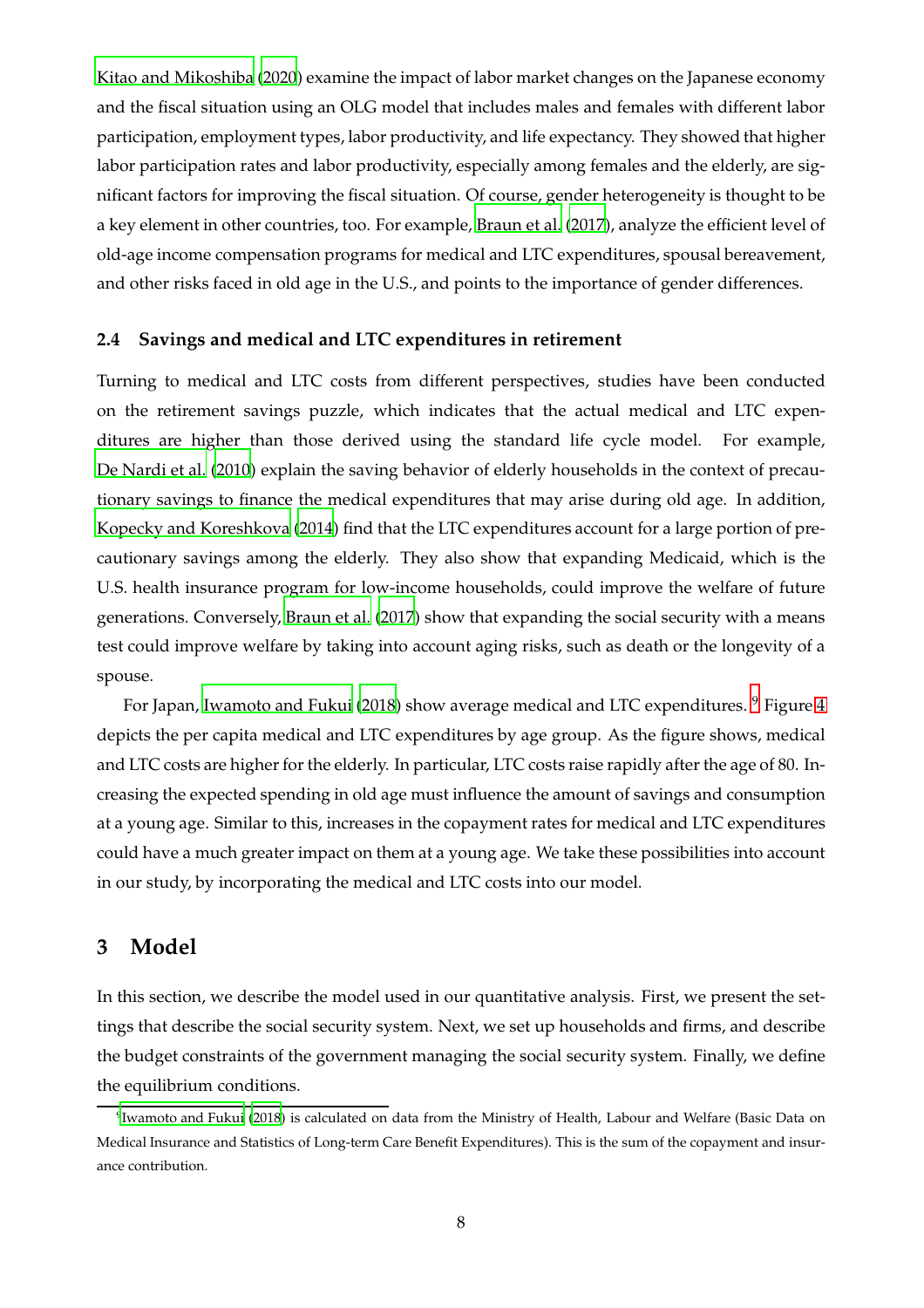<span id="page-8-0"></span>Figure 4: Per capita medical and LTC expenditure



As mentioned in the previous section, our model is a deterministic OLG model following [McGrattan and Prescott](#page-29-0) [\(2017](#page-29-0)) modified to fit Japan's original system. The households consist of four types of agents distinguished by gender and employment type. The firms are divided into two sectors, specifically the corporate sector, and the household business (self-employment) sector, the capital of which is formed from tangible and intangible assets. The government runs the social security systems (pensions, medical insurance, and LTC insurance) as well as conducting finance by issuing government bonds and provides benefits for households.

We assume that households make decisions with perfect foresight and that representative firms in both sectors produce with a constant return to scale technology under perfect competition. The government implements a credible fiscal policy. Time is discrete, and one period in the model is one year. We also assume that the economy is on a balanced growth path with a constant laboraugmented productivity growth rate γ and a constant population growth rate *n* in the long run.

# **3.1 Social security system**

# **3.1.1 Demography**

First, let *t* and *j* denote the time period and the age of the agents at the maximum age *J*, respectively.  $g \in \{m, f\}$  represents gender. *m* and  $f$  denote male and female.  $s_t^{j,g}$  $t_t^{l,s}$  represents the probability that an agent of gender *g* entering the economy at age  $j = 1$  will survive until the next period. The unconditional survival probability at age *j* in period *t* is given by

$$
S_t^{j,g} = \prod_{k=1}^j s_{t+(k-j)}^{k,g}.
$$
 (1)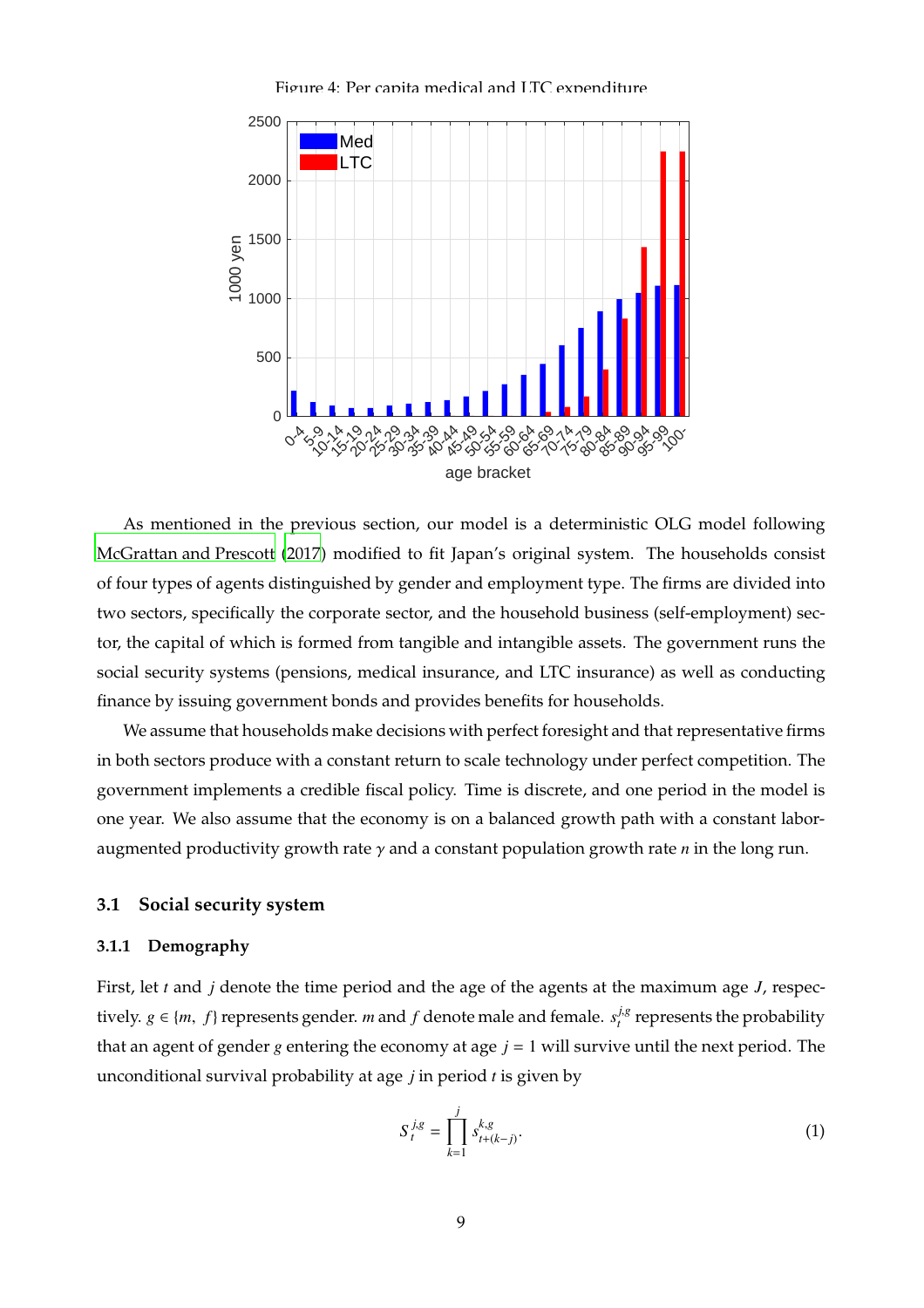We also denote as  $n^{j,g,h}_{t}$  $t^{l,s,n}$  the size of the population at each group, where  $h \in \{full, part\}$  signifies the employment types and *full* and *part* represent a full-timer and a part-timer, respectively. The size of the new cohort  $n_t^{j,g,h}$  $\int_{t}^{j,g,h}$  for  $j = 1$  grows at rate  $\gamma_t^n$ .

# **3.1.2 Pension system**

Following [Kitao and Mikoshiba](#page-29-12) [\(2020](#page-29-12)), we set up the pension benefits that households are assumed to receive after they reach normal retirement age  $J^R$ .  $p_t^{j,g,h}$  $t_t^{J,g,n}$  is the public pension benefit received at age *j* in period *t* where *g* denotes gender and *h*, employment type. The public pension benefit is given as

$$
p_t^{j,g,h} = \kappa_t \frac{W_t^{j,g,h}}{J^R - 1},\tag{2}
$$

where κ*<sup>t</sup>* is the replacement rate of the past average earnings. The accumulated labor income earned by heterogeneous households during their lifetime*,*  $W_t^{j,g,h}$  $t_t^{J,g,n}$ , is defined recursively as

$$
W_t^{i,g,h} = \begin{cases} w_t l_t^{j,g,h} e^{j,g,h} + W_{t-1}^{j-1,g,h}, & \text{if } j < J^R, \\ W_{t-1}^{j-1,g,h}, & \text{otherwise,} \end{cases}
$$
(3)

where  $w_t$  is the wage rates in period *t*.  $l_t^{j,g,h}$  $t^{j,g,h}$  and  $e^{j,g,h}$  are the labor supply, or working hours, and labor productivity of the households differentiated by age, gender, and employment type, respectively. Therefore, the aggregate public pension expenditure provided by the government in each year can be defined as

$$
P_t^g = \sum_{j=J^R}^J n_t^{j,g,h} p_t^{j,g,h}.
$$
 (4)

# **3.1.3 Medical and LTC expenditures**

In line with [Kitao \(2015,](#page-29-4) [2018](#page-29-5)), we introduce the total healthcare cost, which consists of both medical costs  $m_{j,t}^H$  and LTC costs  $m_{j,t'}^L$  faced by every household each period. The fractions  $\lambda_{j,t}^H$  and  $\lambda_{j,t}^L$ represent the copayment rates for medical and LTC expenditures. The remaining expenditures are covered by public medical insurance and LTC insurance. The aggregate healthcare cost is the sum of households' copayments and government contributions  $M_t^g$  $\frac{8}{t}$  and is defined as

$$
M_t^g = \sum_{j=1}^J \left[ \left( 1 - \lambda_{j,t}^H \right) m_{j,t}^H + \left( 1 - \lambda_{j,t}^L \right) m_{j,t}^L \right] n_t^{j,g,h}.
$$
 (5)

# **3.2 Households**

# **3.2.1 Interest rate of assets and government bonds**

Following [Braun and Joines \(2015\)](#page-29-2), [Kitao](#page-29-4) [\(2015](#page-29-4), [2018](#page-29-5)), and [McGrattan et al.](#page-29-9) [\(2018](#page-29-9)), we assume that households allocate a fraction ψ*<sup>t</sup>* of their assets to government debt and the rest to corporate equity.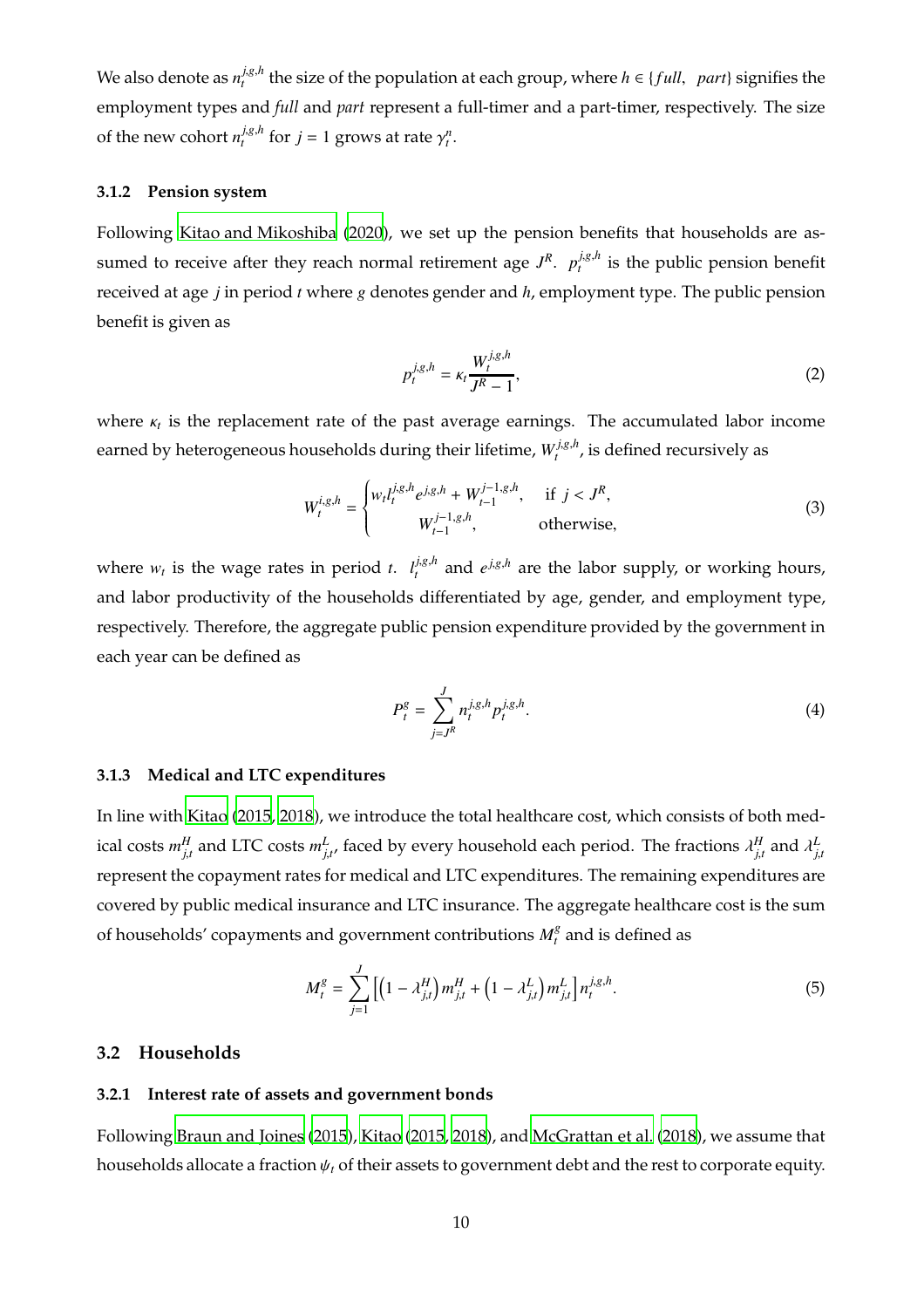Thus, the after-tax gross return on personal assets is given by

$$
1 + r_t = \psi_t \left( 1 + i_t^d \right) + (1 - \psi_t) \left( 1 + i_t^k \right), \tag{6}
$$

where *i*<sup>d</sup> and *i*<sup>k</sup> are the interest rate on government bonds, and the interest rate on private capital, respectively. In our setting, the former is exogenously, while the latter is endogenously determined.

#### **3.2.2 Optimization problem**

For households, a single period of risk-free assets may be traded. This asset is assumed to be composite of an investment in corporate capital and a holding of government debt, paying gross interest *r<sup>t</sup>* after taxes. We also assume that borrowing against future income or transfers is not allowed and that assets must be non-negative. The state vector of an agent  $x$  (= { $j$ ,  $a_t$ ,  $g$ ,  $h$ }) consists of age *j*, assets *a<sup>t</sup>* , gender *g*, and employment type *h*. The agent chooses the optimal path of consumption  $c_t$ , assets  $a_{t+1}$ , and labor supply  $l_t$  to maximize the lifetime utility, where  $l_t$  indicates the working hours, or intensive margin, and  $l_t \geq 0$ . The labor supply of households after reached their retirement age  $J_R$  is assigned as  $l_t = 0$ . The problem is solved recursively, and the value function  $v_t(x)$  without policy uncertainty is defined as

$$
v_t(j, a_t, g, h) = \max_{a_{t+1}, c_t, l_t > 0} \left\{ u(c_t, l_t) + \beta s_t^{j, g} v_{t+1} (j+1, a_{t+1}, g, h) \right\},\tag{7}
$$

s.t. 
$$
(1 + \tau_{ct}) c_{t+1} + \lambda_{j,t}^H m_{j,t}^H + \lambda_{j,t}^L m_{j,t}^L + s_{t+1}^{j+1,g} a_{t+1}
$$

$$
= (1 + r_t) a_t + y_t - T_t^W (y_t) + T_{t,g,h}^p + D_{1t} + D_{2t},
$$
(8)

<span id="page-10-1"></span><span id="page-10-0"></span>
$$
y_t = w_t l_t e^{j_s h},\tag{9}
$$

where the value function  $v_{J+1}$  at the final age is equal to zero. Agents can allocate a unit of disposable time to the labor supply and leisure in each period.

We assume that agents know with certainty the profile of the labor efficiency  $e^{j,g,h}$  that depends on the age, gender, and employment type. Private capital and government bonds are shares of ownership in an asset that pay out at the time of their retirement, and the return on assets is provided to the still living members of their same cohort. Thus, the return depends not only on the size of the capital and bond but also on the probability of survival.

For the left-hand side of equation [\(8\)](#page-10-0), we show that agents only pay out of pocket for medical and LTC expenditures and receive healthcare services; following [Braun and Joines](#page-29-2) [\(2015](#page-29-2)), this is not reflected in the utility function as in normal consumption. That is, we assume that health care costs are always incurred by households, although the amount varies by age and gender. The above budget constraint of households is also set to be consistent with the fact that health care costs are not subject to consumption tax. Conversely, as for the right-hand side of equation [\(8\)](#page-10-0), the first term is the after-tax gross income on the assets  $(1 + r_t) a_t$  explained above, and the next term  $y_t$ is the labor income, which indicates that households receive an income transfer of pension benefit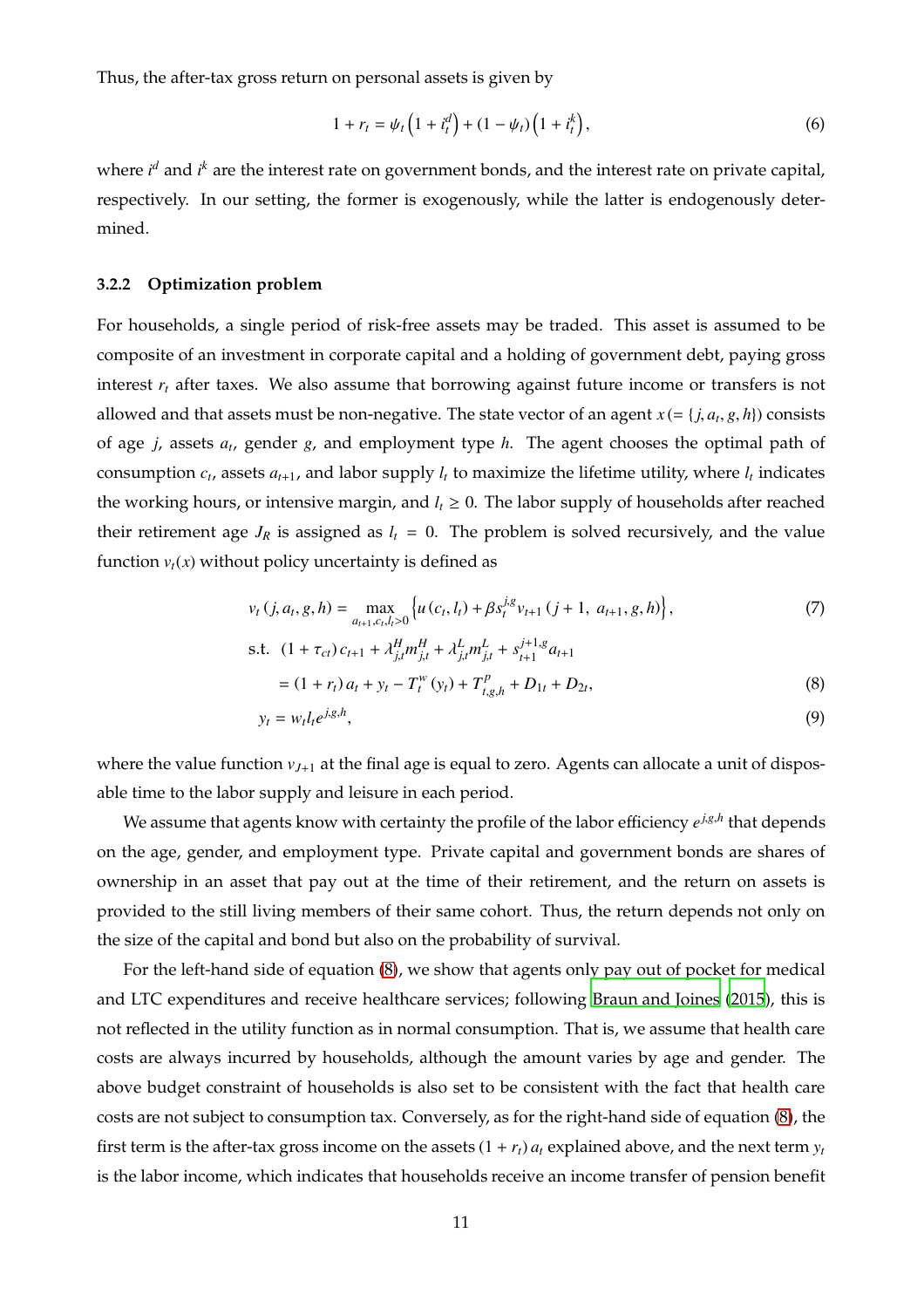$T_t^p$  while being subject to the labor income tax and social security contribution  $T_t^w$ . In addition,  $D_{1t}$  and  $D_{2t}$  are the dividends received from firms in Sectors 1 and 2, respectively. Here, Sector 1 denotes the corporate sector, which is subject to corporate income tax, while Sector 2 represents the household business sector, which is not subject to corporate income tax. Equation [\(9\)](#page-10-1) denotes the labor income in period *t*. The labor income *y<sup>t</sup>* is given by the market wage rate *w<sup>t</sup>* , endogenously chosen working hours *l<sup>t</sup>* , and labor productivity determined by age, gender, and employment type.

#### **3.3 Firms**

Following Mc Grattan and Prescott (2017) and Mc Grattan et al (2019), we set up two sectors of production in our economy. Sectors 1 and 2 produce intermediate goods *Y*1*<sup>t</sup>* and *Y*2*<sup>t</sup>* , respectively. Sector 1 refers to the corporate sector, while Sector 2 is the household business sector. The aggregate production function of the composite final good is given by

$$
Y_t = Y_{1t}^{\eta_1} Y_{2t}^{\eta_2}, \tag{10}
$$

where  $\eta_1 = 1 - \eta_2$ . The setting indicates constant returns to scale, and both parameters,  $\eta_1$  and  $\eta_2$ , are positive. In addition, the production function in Sector *i* ( $i = 1, 2$ ) is formed by the Cobb-Douglas function with inputs of tangibles denoted as *T* and intangibles denoted as *I* capital stocks, that is,  $K_{iTt} K_{ilt}$ , and labor  $L_{it}$ , as below.

$$
Y_{it} = A_t K_{iTt}^{\theta_{it}} K_{iIt}^{\theta_{il}} (\Omega_t L_{it})^{1-\theta_{it}-\theta_{il}}, \quad i = 1, 2.
$$
 (11)

The levels of TFP and labor force growth technology in period *t* for Sector *i* are, respectively, *A<sup>t</sup>* and  $\Omega_t$ , which grow at rates of  $\gamma_A$  and  $\gamma_{\Omega}$ .

$$
A_{t+1} = (1 + \gamma_A)A_t, \tag{12}
$$

$$
\Omega_{t+1} = (1 + \gamma_{\Omega})\Omega_t. \tag{13}
$$

The tangible and intangible capital stocks depreciating at certain rates, δ*iT* , δ*iI*, in Sector *i* are given as

$$
K_{iT,t+1} = (1 - \delta_{iT})K_{iTt} + X_{iTt},
$$
\n(14)

$$
K_{iI,t+1} = (1 - \delta_{iI})K_{iTt} + X_{iIt},
$$
\n(15)

where  $X_{iTt}$  and  $X_{iIt}$  are tangible and intangible investments for  $i = 1, 2$ , respectively. In addition, from the resource constraint, the output  $Y_t$  and gross domestic product (GDP<sub>t</sub>) are expressed as

$$
Y_t = C_t + X_{Tt} + X_{It} + G_t, \tag{16}
$$

$$
GDP_t = C_t + X_{Tt} + G_t, \qquad (17)
$$

where  $X_{Tt} = \sum_i X_{iTt}$ ,  $X_{It} = \sum_i X_{ilt}$ .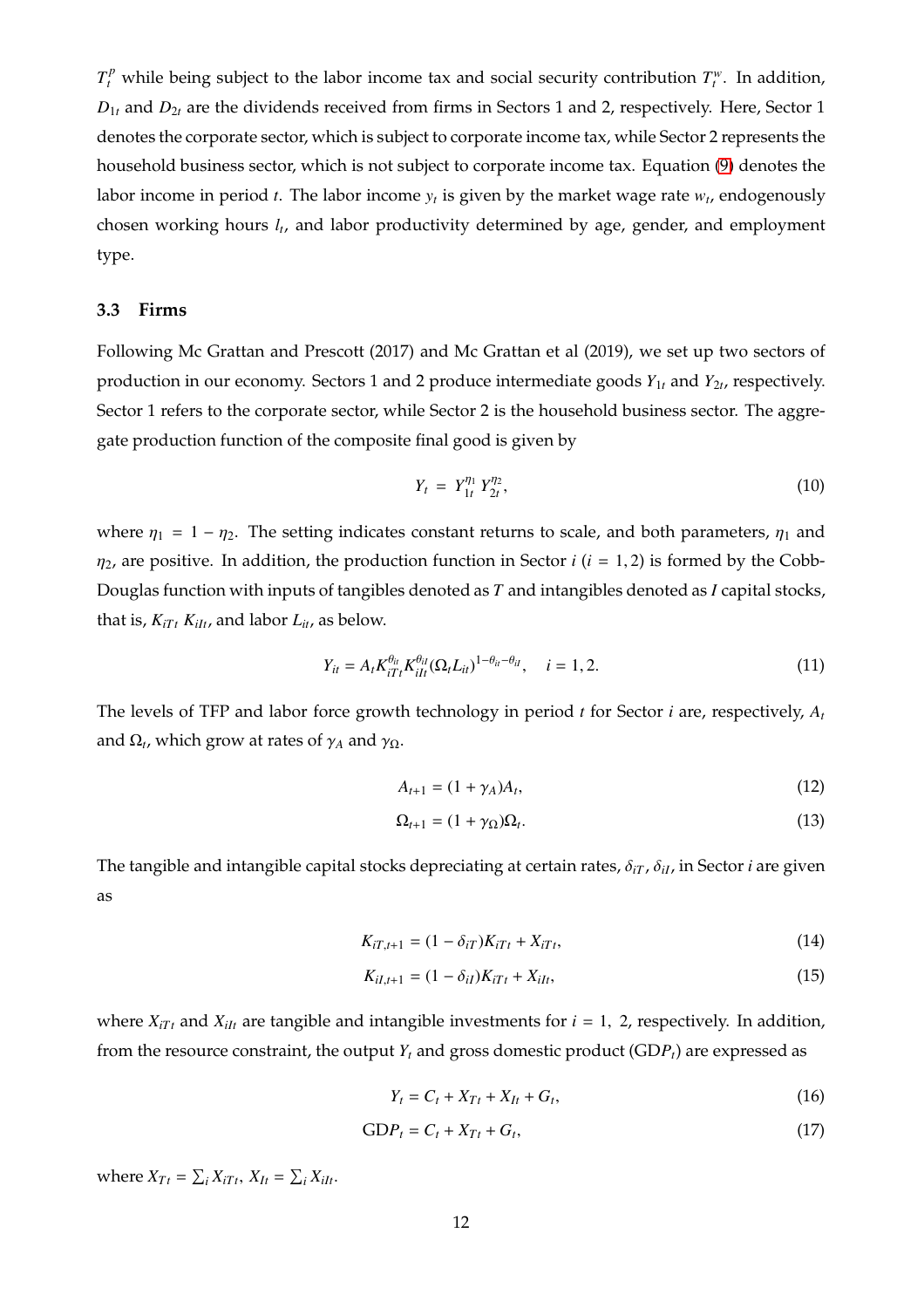## **3.4 Government**

The government in our economy collects revenue through consumption taxes, labor income taxes, social security premiums, corporate and dividend taxes, and the issuance of risk-less debt *Bt*+1. Its revenue is used to purchase goods and services *G<sup>t</sup>* , to pay the principal and interest on debt  $(1 + i^d)B_t$ , and for public pension benefits  $P_t^g$  $\frac{g}{t}$  and medical and LTC insurance benefits  $M_t^g$ *t* .

**Labor income tax and social security premium** We assume a labor income tax based on a progressive taxation system, which includes a social security premium. The details of the progressive taxation system will be explained in the next section.

**Corporate income taxes and dividend taxes** The accounting profit of Sector 1, the corporate sector, in period *t* is given by

$$
\Pi_{1t} = p_{1t}Y_{1t} - w_t L_{1t} - X_{1It} - \delta_{1T} K_{1Tt},
$$
\n(18)

where  $p_{1t}$  is the relative prices of intermediate goods to final goods in Sector 1.  $^{\rm 10}$  $^{\rm 10}$  $^{\rm 10}$ 

Let us now write the corporate tax of Sector 1 as  $\tau_{1i}^{\pi}$ , the dividend of the shareholders in this sector *D*1*<sup>t</sup>* , can be expressed by the following equation:

$$
D_{1t} = \left(1 - \tau_{1t}^{\pi}\right) \Pi_{1t} - K_{1T,t+1} + K_{1Tt}.
$$
\n(19)

Similarly, the dividend  $D_{2t}$ , for Sector 2, the household business sector, is given by

$$
D_{2t} = \Pi_{2t} = p_{2t}Y_{2t} - w_t L_{2t} - X_{2It} - \delta_{2T} K_{2Tt},
$$
\n(20)

where  $p_{2t}$  is the relative prices of intermediate goods to final goods in Sector 2.

In our economy, the profits of the corporations in Sector 1 are taxed at the rate  $\tau_{1t}^{\pi}$ . And the dividends  $D_{It}$  of Sector *i* are taxed at the rate  $\tau_{It}^d$ .

**Government debt** From the above public expenditures and revenues, the equation for government debt can be derived as follows:

$$
B_{t+1} = B_t + i^d B_t + G_t + P_t^g + M_t^g
$$
  
- 
$$
\sum_{j,g,h} n_t^{j,g,h} T_t^w \left( w_t l_t^{j,g,h} e^{j,g,h} \right) \tau_t^c C_t - \tau_{1t}^{\pi} \Pi_{1t} - \tau_{1t}^d D_{1t} - \tau_{2t}^d D_{2t}.
$$
 (21)

# **3.5 Equilibrium conditions**

The labor income progressive tax and capital tax rates and the ratio of government consumption to GDP are given exogenously, while the government debt, private capital interest and wage rates, and consumption tax rate are determined endogenously so that the market equilibrium is complete.

<span id="page-12-0"></span> $10$ We assume the final goods as the numeraire, that is their price is the unity.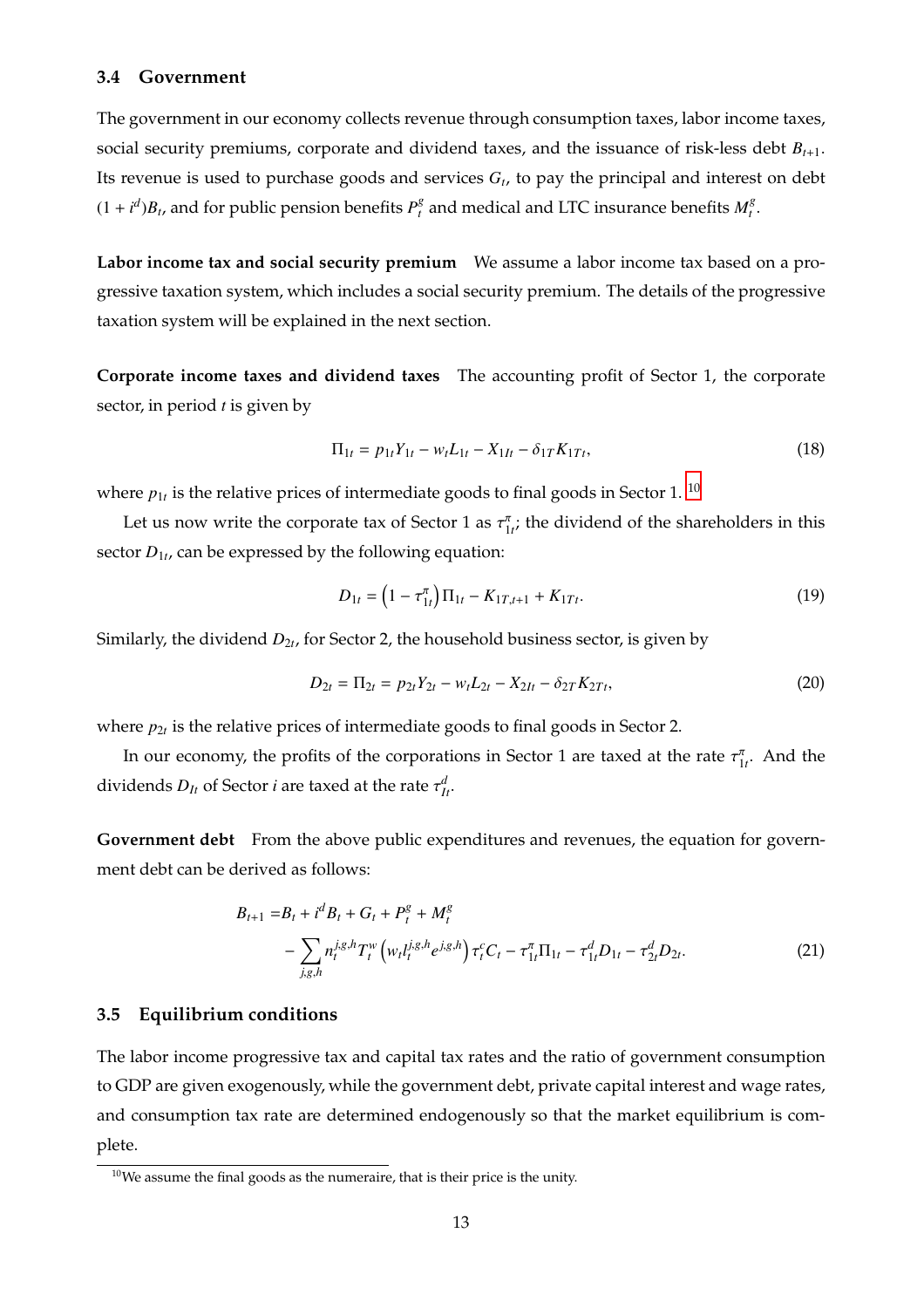A competitive equilibrium, for a given sequence of demographics, TFP levels  $\{A_t\}_{t=1}^{\infty}$ , and fiscal variables  $\left\{G_t, B_t, \tau_{1t}^\pi, \tau_{1t}^d, \tau_{2t}^d, \{\tau_{wt}\}_{j,g,h}, \{p_{j,g,h,t}\}_{j,g,h}, \{m_{j,g,h,t}^H\}_{j,g,h}, \{m_{j,g,h,t}^L\}_{j,g,h}\right\}$ , is a sequence of

- Households' choices  $\left\{ \{c_{j,g,h,t}, l_{j,g,h,t}, a_{j,g,h,t} \}_{j,g,h} \right\}_{t=1}^{\infty}$
- Consumption tax rates  ${\lbrace \tau_{ct} \rbrace}_{t=1}^{\infty}$
- Wage rates  ${w_t}_{t=1}^{\infty}$ , interest rates  ${r_t}_{t=1}^{\infty}$ , and
- <span id="page-13-0"></span>● Aggregate variables  $\{K_{1Tt}, K_{2Tt}, K_{1It}, K_{2It}, L_{1t}, L_{2t}\}_{t=1}^{\infty}$ .

# **4 Calibration**

In this section, we describe the procedure for calibrating and parameterizing the model and we explain the sources of data used for the calibration. The quantitative results of the transition path for our policy analysis are discribed in the next section.

We conduct the calibration of the steady state and transition path in our model based on the three steps below, following [McGrattan and Prescott \(2017,](#page-29-0) [2018](#page-29-8)). The first step is to calculate the initial steady state. To be more precise, we calculate the initial steady state by setting parameters based on Japan's demographics and economic data, such as the National Accounts (JSNA). That is, we use the demographic structure as of 2015 and the average value of the JSNA from 2015 to 2019 as the beginning (initial) steady state data. The second step is to approximate a balanced growth path. Based on the initial steady state calculated in the first step, we assume balanced growth given the expected growth rate of technological productivity (the TFP growth rate  $\gamma^A$  and the labor-intensive technology growth rate  $\gamma^{\Omega}$ ) and the population growth rate ( $\gamma^n$ ) and derive a balanced growth path of the economy up to 240 years from the base year set as initial steady state. The third step is to perform a fully-fledged calculation of the transition path. Based on the equal growth paths derived in the second step, we calibrate the transition path based on annual projections of population dynamics and other factors. In this step, we further calculate policy simulations for retirement age extension and social security reform by changing the condition settings.

In the above calibrations, we parameterize the following two aspects in terms of both macro and micro sides. First, to fit the actual aggregate data representing the national accounts and fixed asset tables shown in Tables 1 and 2, we select the parameters pertaining to demographics, household preferences, firm technology, government spending and debt shares, and capital income tax rates. Second, for the micro side, we set the levels of labor productivity, labor supply, and progressive labor income tax to match the corresponding data for the population share, average labor income, and average working hours classified by gender and employment type.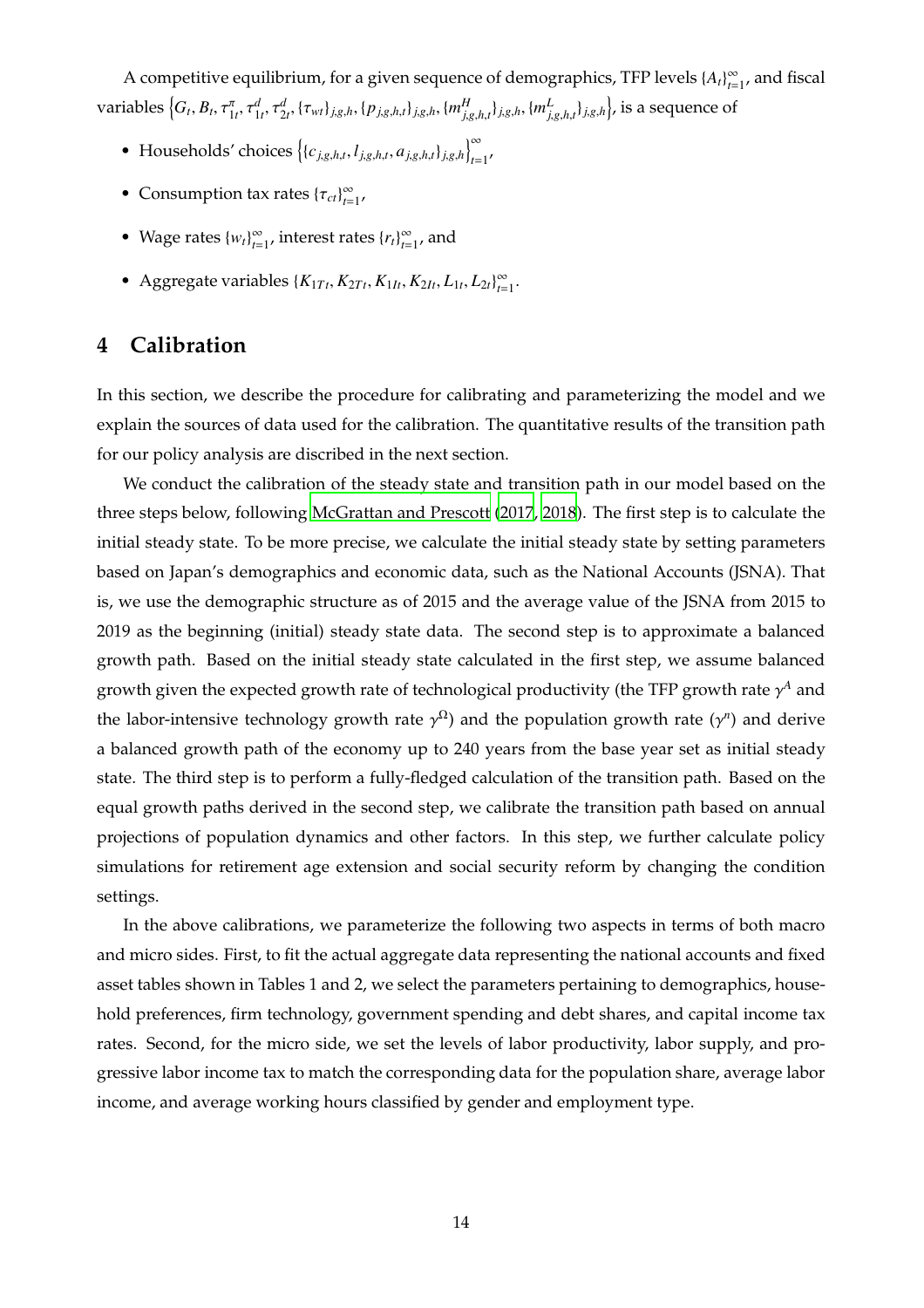# **4.1 National income and product accounts**

Table [1](#page-14-0) shows the national income and product accounts for Japan after some standard adjustments to make the model measures and concepts consistent with the JSNA. Table [2](#page-15-0) reports the capital stock to GDP ratio. Both tables show averages for the latest five years from 2015 to 2019.

<span id="page-14-0"></span>

|                                          | Data  |
|------------------------------------------|-------|
| Total adjusted income                    | 1.000 |
| Labor income                             | 0.509 |
| Compensation of employees                | 0.493 |
| Wages and salaries                       | 0.418 |
| Employers' social contributions          | 0.075 |
| Households' business (70% labor income)  | 0.016 |
| Capital income                           | 0.491 |
| Corporate profits                        | 0.160 |
| Households' business (30 % labor income) | 0.007 |
| Taxes on production and imports          | 0.082 |
| Less: consumption tax                    | 0.039 |
| Less: subsidies                          | 0.006 |
| Consumption of fixed capital             | 0.235 |
| Statistical discrepancy                  | 0.002 |
| Total adjusted product                   | 1.000 |
| Consumption                              | 0.731 |
| Private consumption                      | 0.539 |
| Less: consumption tax                    | 0.039 |
| Government consumption                   | 0.192 |
| Investment                               | 0.248 |
| Gross private investment                 | 0.198 |
| Corporations                             | 0.160 |
| Households and NPO                       | 0.038 |
| Gross government investment              | 0.050 |
| Changes in inventories                   | 0.002 |
| Net exports                              | 0.002 |

Table 1: Adjusted JSNA (average from 2015 to 2019)

Notes: The adjusted GDP is equal to the JSNA GDP after subtracting consumption tax as it is assumed to be levied on private consumption. Following [McGrattan et al. \(2018](#page-29-9)), we categorize income as "labor" or "capital". Labor income comprises 53% of the total adjusted income, and mainly consists of compensation of employees. Also classified into labor income is 70% of households' mixed income (including private unincorporated enterprises). Meanwhile, capital income includes all other categories of income, including the remaining 30% of households' mixed income as well as households' net operating surplus (imputed service of owner-occupied dwellings).

With the 2016 revision of the JSNA, which adopted the 2008 SNA, the capital stock now includes both tangible and intangible capital. However, the intangible assets assumed in our model are a broader concept than those included in the JSNA. Therefore, we use the 2018 JIP (The Japan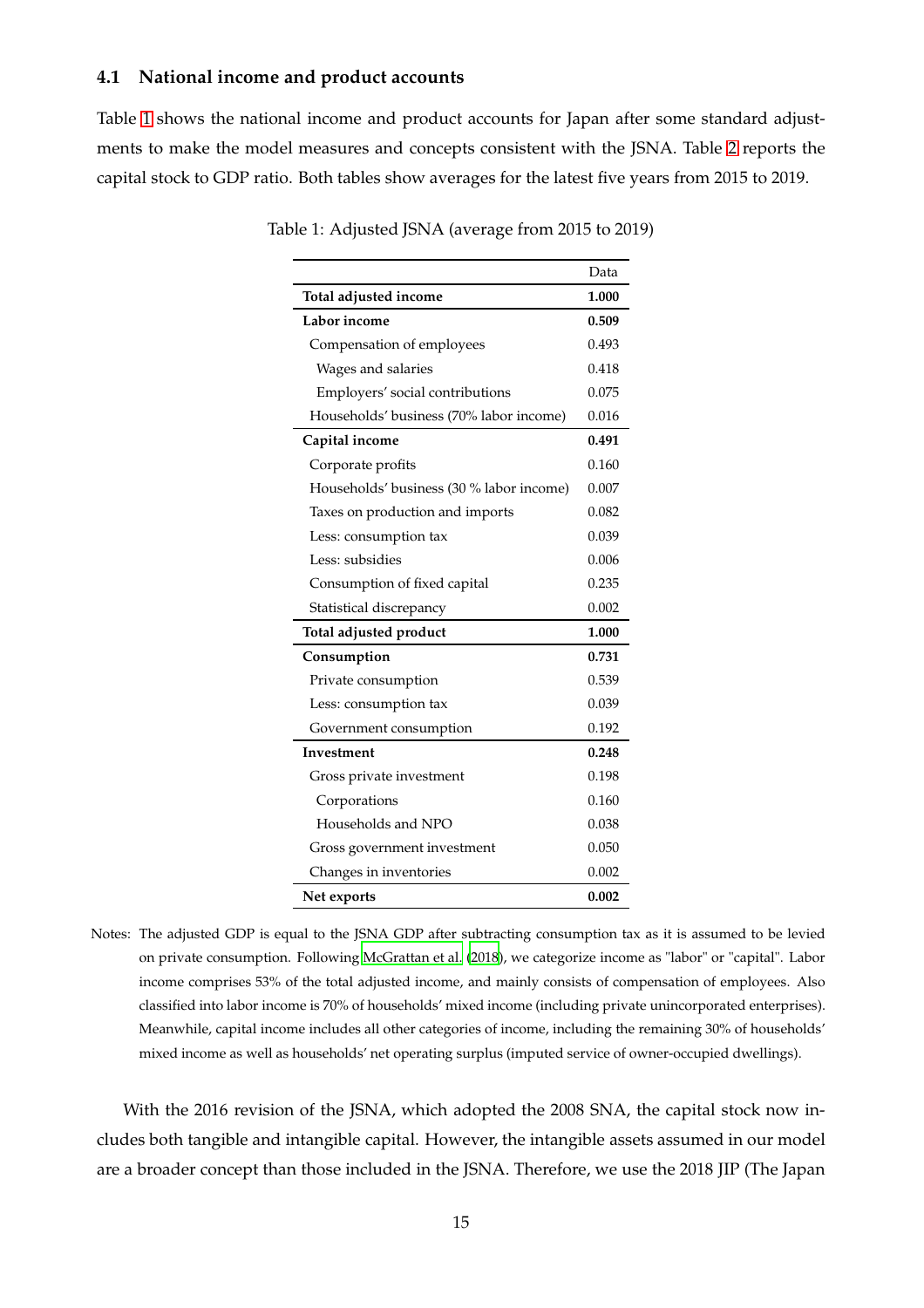| Tangible capital   | 5.599 |
|--------------------|-------|
| Fixed assets       | 3.470 |
| Corporations       | 1.577 |
| Households and NPO | 0.741 |
| Government         | 1.116 |
| Land               | 2.128 |
| Intangible capital | 0.423 |
| R&D                | 0.199 |
| Software           | 0.058 |
| License            | 0.048 |
| Total              | 6.022 |

<span id="page-15-0"></span>Table 2: Adjusted fixed asset tables with stocks at the end of the period (average from 2015 to 2019)

Industrial Productivity) database. [11](#page-15-1) The share of private capital in the adjusted GDP is 232%, of which 68% is held by private firms and 32% is held by households and non-profit organizations. The capital stock held by the government is 112% of the adjusted GDP. When private capital and public capital are combined, they are equivalent to 343% of the adjusted GDP. <sup>[12](#page-15-2)</sup> In accordance with the above, we set the capital/output ratio to be about three to four in the calibration.

## **4.2 Demographics**

We suppose that households enter the economy at the age of 20, and they live up to a maximum age of 120. In the notation of our model, this corresponds to age  $j = 1, 2, \ldots, 100$ . The four types of households are characterized by (1) survival rates, (2) labor productivity, and (3) lifetime expected medical and LTC expenditures. Figure [5](#page-16-0) shows (1) and (2), and Figure [6](#page-17-0) shows (3). First, we assume that agents are characterized by the age- and gender-specific survival rates *sj*,*g*,*<sup>t</sup>* and that the growth rate of a new cohort *ng*,*<sup>t</sup>* is based on the population distribution and survival rate projections of the IPSS (2017 estimates). <sup>[13](#page-15-3)</sup> Next, to set up heterogeneous agents by dividing households into gender and employment type, the population is assigned to the four types based on the composition ratio of each type described in the Basic Survey on Wage Structure Statistics (2019) conducted by the Ministry of Health, Labour and Welfare.

We use the per capita medical and LTC expenditures presented by [Iwamoto and Fukui \(2018](#page-29-16)). The expected medical expenditure  $m_{j,t}^H$  is obtained by multiplying the gender-specific survival rates presented in Figure [5](#page-16-0) Panel (a) and the per capita age-specific expenditure data shown in

<span id="page-15-1"></span><sup>&</sup>lt;sup>11</sup>For more details on the JIP database, see the website of the Research Institute of Economy, Trade and Industry (RIETI) ( <https://www.rieti.go.jp/en/database/JIP2018/index.html> accessed March 19, 2022).

<span id="page-15-2"></span> $12$ We also include land in the capital stock because it is in large part a produced asset associated with real estate development. With land included, the total capital stock is 566% of adjusted.

<span id="page-15-3"></span><sup>13</sup>By reference, the IPSS future population projections are formal estimates for the period 2015–2065 and are calculated assuming that the death and birth rates at that time will remain at the same rate after 2065.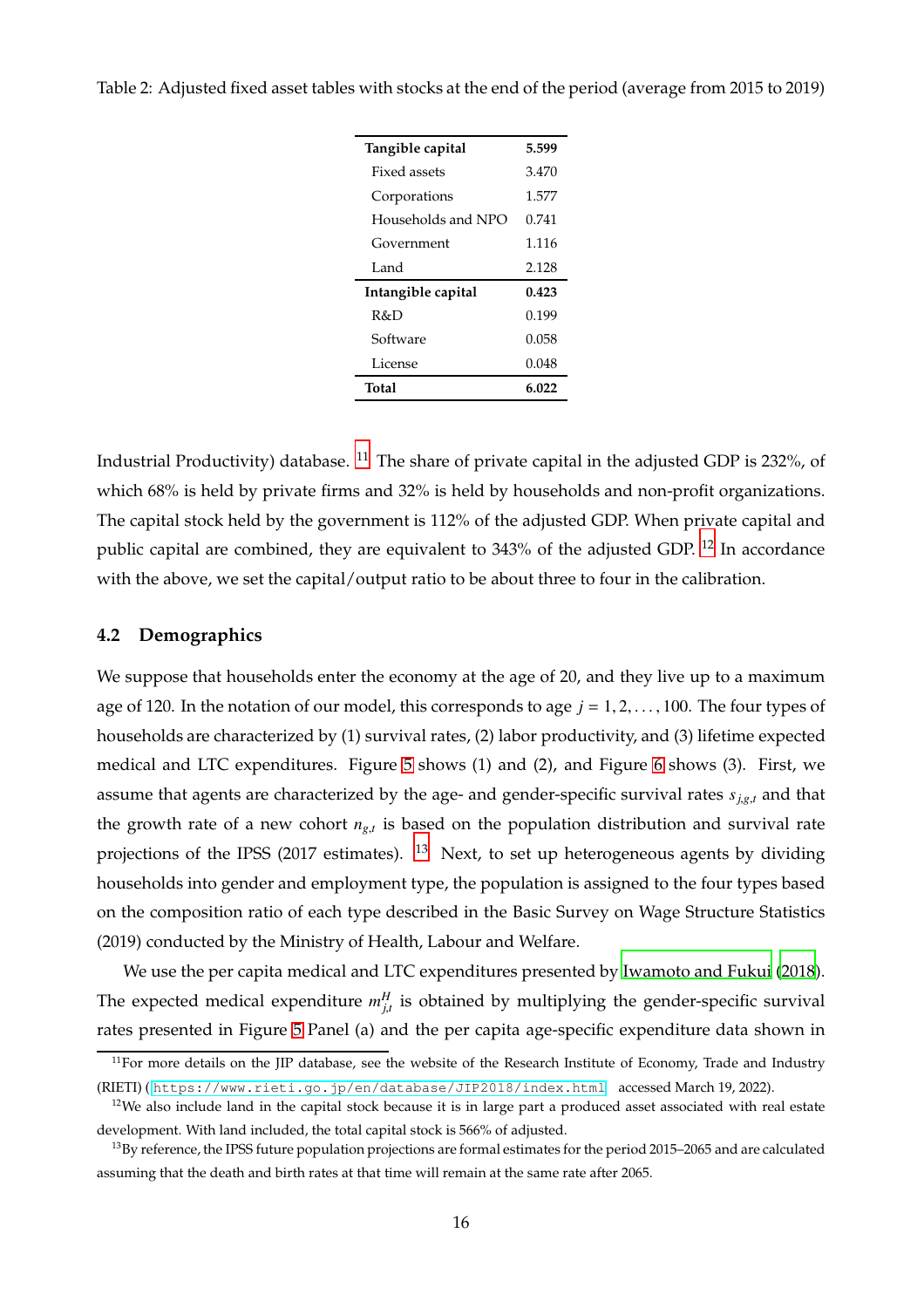#### <span id="page-16-0"></span>Figure 5: Survival rate and labor productivity



Figure [4.](#page-8-0) Furthermore, the expected LTC expenditures  $m_{j,t}^L$  is obtained by multiplying the genderspecific survival rates, the certification rate of LTC need, and the per capita age-specific expenditure data mentioned above. Figure [6](#page-17-0) Panel (a) and (b) show the expected medical and LTC expenditures per capita, respectively. <sup>[14](#page-16-1)</sup> Because the survival rates are higher for females than for males, especially for those aged 60 and older, the expected medical and LTC expenditures are also higher for females.

# **4.3 Preferences**

As shown in equation [\(22\)](#page-16-2), an agent's utility function is composed of consumption and labor supply, and, while the log function is used for consumption, the CES function is adopted for the disutility of labor. [Kuroda and Yamamoto \(2008](#page-29-17)) estimated the value of Frisch labor supply elasticity  $\zeta^g$  ( $g \in \{m, f\}$ ; hereafter Frisch elasticity), which differs between males and females, using data from Japan. Therefore, we conduct our analysis based on their estimation results. The Frisch elasticity in gender units is set as  $\zeta^m = 0.03$  for males, and  $\zeta^f = 0.05$  for females, and the preference parameter of leisure  $\gamma = 10$  for both males and females.

<span id="page-16-2"></span>
$$
u_i(c_t, l_t) = \log(c_t) + \gamma \frac{(1 - l_t)^{1 - \zeta^g}}{1 - \zeta^g}.
$$
\n(22)

The labor supply in the initial steady state of the four heterogeneous agents calculated using the parameters described above is shown in Figure [7](#page-18-0) Panel (a). As can be seen in this figure, regardless of the age, labor income, gender, or employment type of the worker, agents spent around eight hours a day (about one-third of a day) working. In addition, the labor supply is higher for

<span id="page-16-1"></span><sup>&</sup>lt;sup>14</sup>The certification rate of long-term care/support need that we use is defined by dividing the number of people in each age group who LTC (*you-kaigo*) level from one to five, excluding those who requiring support (*you-shien*), by the population in each age group.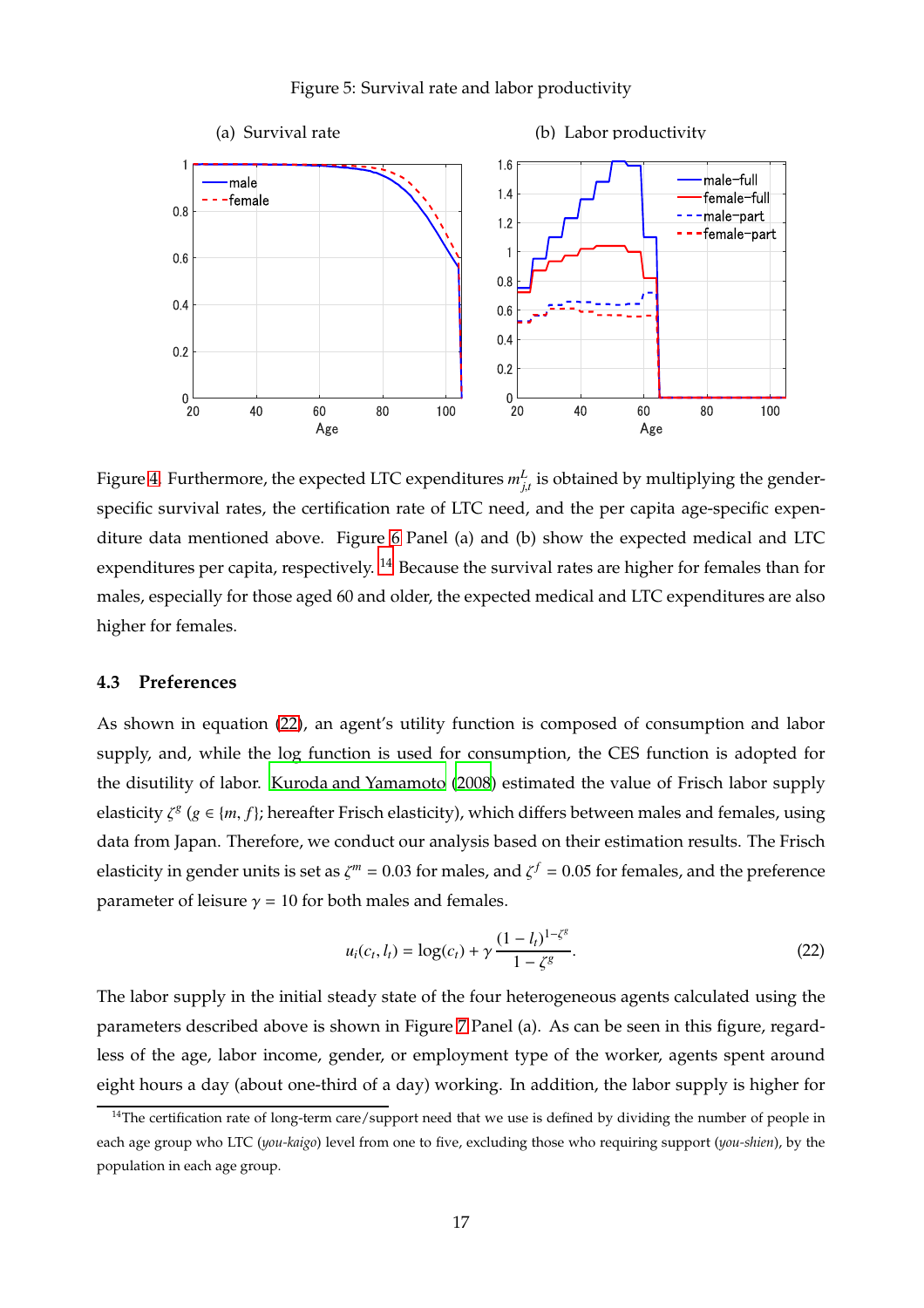

<span id="page-17-0"></span>



males than for females. These are consistent with the results of empirical studies such as the one [Kuroda and Yamamoto \(2008](#page-29-17)).

# **4.4 Technology**

The technology parameters in Table [3](#page-19-0) govern the technology growth rate ( $\gamma^A = 0.3\%$ ), investment rate, and capital income share in both sectors. The long-run growth rate for labor-intensive technology  $\gamma^{\Omega}$  is set at 0.7%. By combining the two technology growth rates with the long-run population growth rate γ<sup>n</sup> indicating the demographic parameters as −1.0%, then the long-run GDP growth rate is offset as just 0%.

In Table [3,](#page-19-0) the share parameter of the aggregate production function  $\eta_1$  (which determines the relative share of income for Sector 1) is set to 64%. This parameter is based on the share of operating surplus and mixed income in Sector 1. Following [McGrattan et al. \(2018](#page-29-9)), we use the JSNA data (average from 2015 to 2019) to determine the relative amounts of investment and fixed assets in the two sectors of production. Thus, by choosing the tangible capital ratio ( $\theta_{1T}$ ,  $\theta_{2T}$ ) and the tangible depreciation rate ( $\delta_{1T}$ ,  $\delta_{2T}$ ), we can ensure that the model's investment and fixed assets are consistent with the JSNA's tangible investment and equity. Accodingly, the tangible capital shares of the two sectors are calibrated as  $\theta_{1T} = 0.45$  and  $\theta_{2T} = 0.35$ . The annual depreciation rates that produce investment rates consistent with the Japanese data are  $\delta_{1T} = 0.08$  and  $\delta_{2T} = 0.05$ . The tangible capital share and depreciation rate in Sector 2 include housing costs for the household business sector. The intangible capital ratio and depreciation rates,  $\theta_{1I}$ ,  $\theta_{2I}$ ,  $\delta_{1I}$ , and  $\delta_{2I}$ , cannot be identified uniquely with the data that we have. In our baseline model, we calibrated these parameters following [Arato and Yamada \(2012](#page-29-18)) who derived estimates of tangible and intangible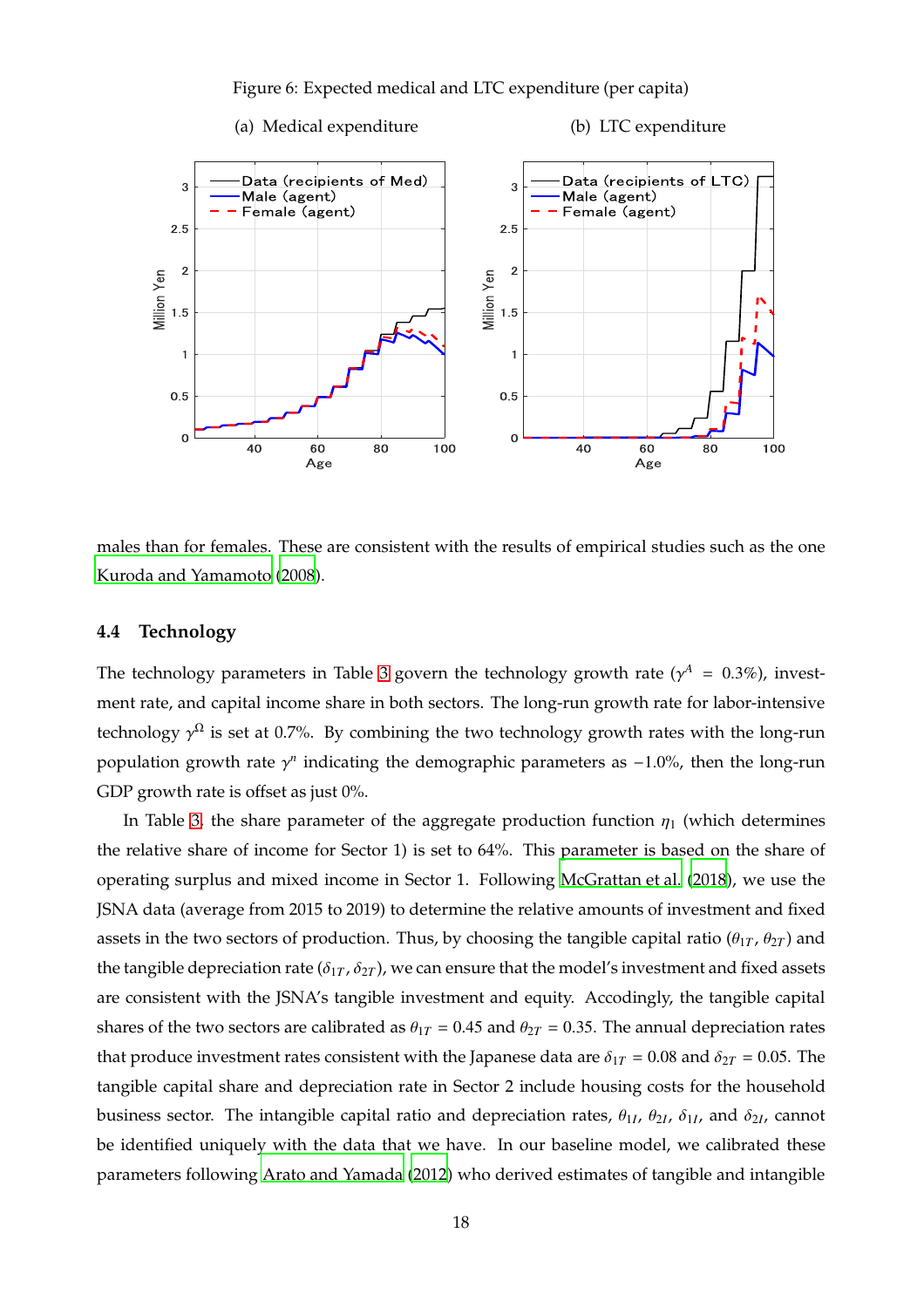

<span id="page-18-0"></span>Figure 7: Distribution of individual variables in the initial steady state

assets for Sector 1. To calibrate the intangible assets in Sector 2, we assume the same ratio of intangible assets and non-land fixed assets. As a result, we set these parameters to  $\theta_{1I} = 0.15$ ,  $\theta_{2I} = 0.05$ ,  $\delta_{1I} = 0.08$ , and  $\delta_{2I} = 0.09$ .

# **4.5 Employment, labor income, and assets**

In our model*, e<sup>j,g,h</sup>* represents the efficiency units supplied to the labor market by a group of agents of age *j*, gender *g*, and employment type *h*. To establish the labor productivity of the four types, that is, combinations of male or female and full-timers or part-timers, we calculate the hourly wages for each type of worker. This result is shown in Figure [5](#page-16-0) Panel (b). For data on wages and working hours, we use the Basic Survey on Wage Structure Statistics (2019) by the Ministry of Health, Labour and Welfare. From these data, hourly wages are calculated for males and females, and for full-timers and part-timers, and then labor productivity was calculated based on the method presented by [Hansen \(1993\)](#page-29-19) and used by [Braun et al.](#page-29-20) [\(2006](#page-29-20)), [Yamada \(2011](#page-29-21)), and others. Figure [7](#page-18-0) Panel (b) shows the age distribution of labor income calculated in the initial steady state based on this labor productivity. [Kitao and Mikoshiba \(2020\)](#page-29-12) used not only the Basic Sur-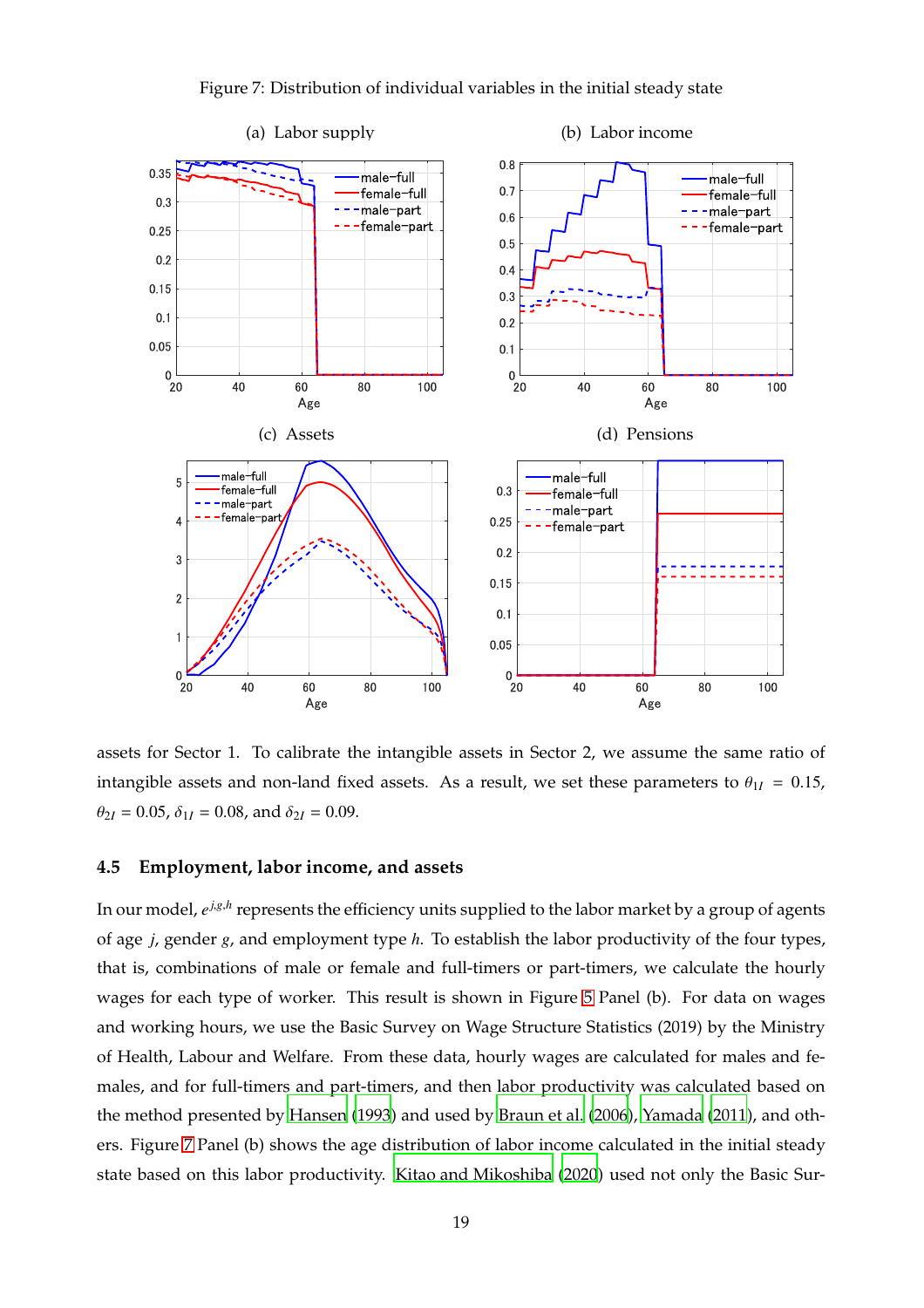<span id="page-19-0"></span>

| Parameters                      | Descriptions                             | Values |  |  |  |  |  |
|---------------------------------|------------------------------------------|--------|--|--|--|--|--|
| $\gamma^n$                      | Growth rate of the population            | $-1%$  |  |  |  |  |  |
| $J^R$                           | Normal retirement age                    | 46     |  |  |  |  |  |
| Preference parameters           |                                          |        |  |  |  |  |  |
| γ                               | Preference parameter of leisure          | 10.0   |  |  |  |  |  |
| $\zeta^m$                       | Frisch elasticity for male               | 0.03   |  |  |  |  |  |
| $\zeta^f$                       | Frisch elasticity for female             | 0.05   |  |  |  |  |  |
| $\beta$                         | Discount factor                          | 0.983  |  |  |  |  |  |
| <b>Technology parameters</b>    |                                          |        |  |  |  |  |  |
| $\gamma^A$                      | TFP growth rate                          | 0.3%   |  |  |  |  |  |
| $\gamma^{\Omega}$               | Labor-augmented productivity growth rate | 0.7%   |  |  |  |  |  |
| $\eta_1$                        | Income share of corporate sector         | 0.640  |  |  |  |  |  |
| Capital shares                  |                                          |        |  |  |  |  |  |
| $\theta_{1T}$                   | Tangible capital of corporate sector     | 0.450  |  |  |  |  |  |
| $\theta_{1I}$                   | Intangible capital of corporate sector   | 0.150  |  |  |  |  |  |
| $\theta_{2T}$                   | Tangible capital of household business   | 0.350  |  |  |  |  |  |
| $\theta_{2I}$                   | Intangible capital of household business | 0.050  |  |  |  |  |  |
| <b>Depreciation rates</b>       |                                          |        |  |  |  |  |  |
| $\delta_{1T}$                   | Tangible capital of corporate sector     | 0.080  |  |  |  |  |  |
| $\delta_{1I}$                   | Intangible capital of corporate sector   | 0.080  |  |  |  |  |  |
| $\delta_{2T}$                   | Tangible capital of household business   | 0.050  |  |  |  |  |  |
| $\delta_{2I}$                   | Intangible capital of household business | 0.090  |  |  |  |  |  |
| <b>Fiscal policy parameters</b> |                                          |        |  |  |  |  |  |
| $\psi_G$                        | Government consumption                   | 0.190  |  |  |  |  |  |
| $\psi_B$                        | Government debt                          | 1.500  |  |  |  |  |  |
| Capital tax rates               |                                          |        |  |  |  |  |  |
| $\tau_1^{\pi}$                  | Corporate income tax                     | 0.250  |  |  |  |  |  |
| $\tau_1^d$                      | Tax on corporate distributions           | 0.250  |  |  |  |  |  |
| $\tau_2^d$                      | Tax on household business distributions  | 0.250  |  |  |  |  |  |

Table 3: Parameters of the model economy calibrated to Japan's data

Notes: The set values of parameters other than the preference parameters rely on the values from [McGrattan et al.](#page-29-9) [\(2018](#page-29-9)). The values of the labor supply parameters are derived from the estimation of the labor supply elasticity of [Kuroda and Yamamoto](#page-29-17) [\(2008](#page-29-17)).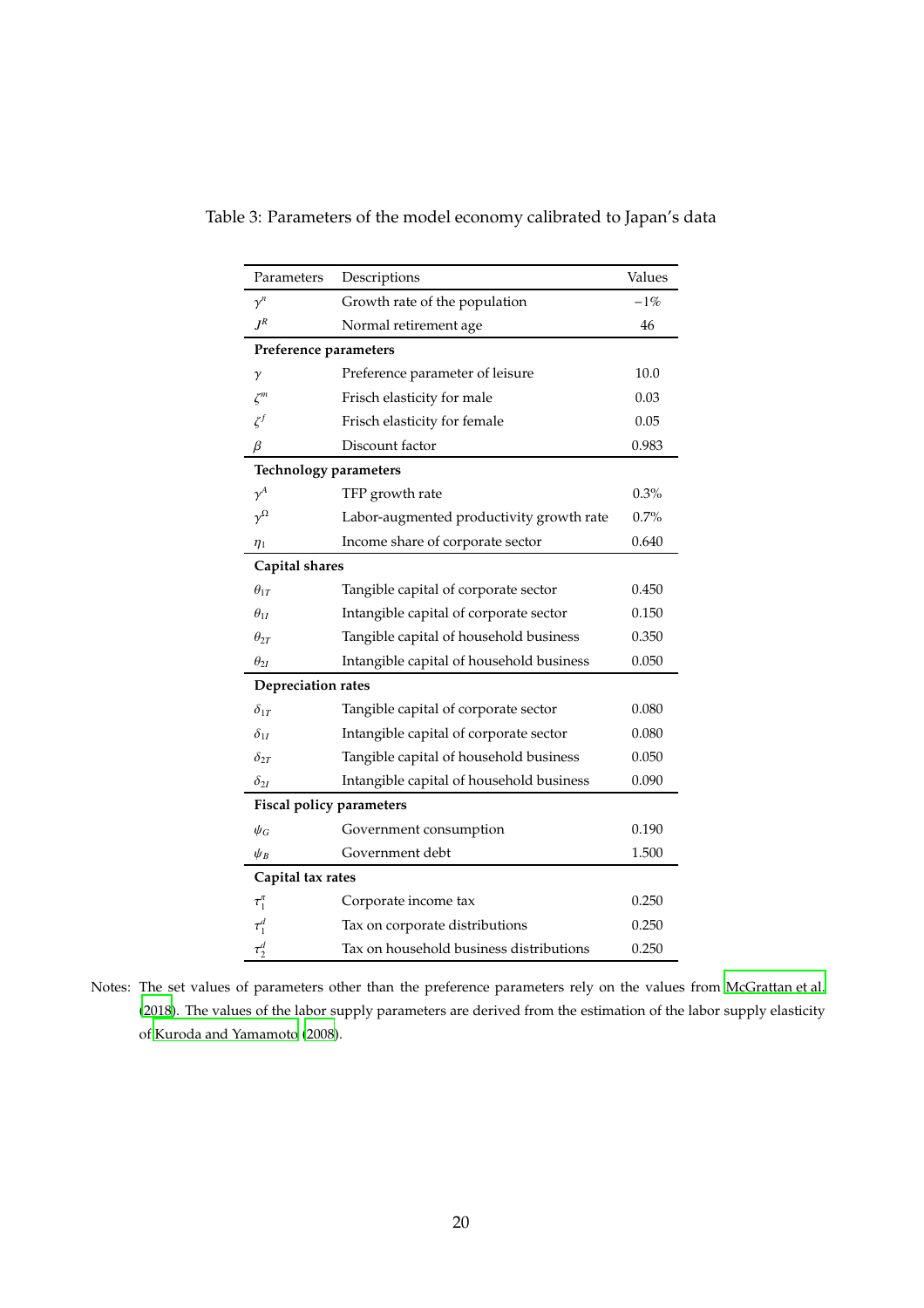vey on Wage Structure (BSWS) but also the Employment Status Survey by the Statistics Bureau of the Ministry of Internal Affairs and Communications to determine the productivity of the selfemployed, whereas, in our paper, the four types of productivity described above are determined using solely the data from the BSWS. In our analysis, since the baseline retirement age is set uniformly at 65, labor productivity is set so that it will reach zero at age 65. For both male and female full-timers, the hourly wages and labor productivity decline sharply after reaching the age of 60, but this is thought to reflect the decline in wages due to reemployment after the retirement age of 60, which is actually adopted by most companies.

The distribution of assets for each agent in the initial steady state is shown in Figure [7](#page-18-0) Panel (c). This distribution indicates that male full-timers accumulate fewer assets at a younger age than female full-timers and that they begin to increase them rapidly after the age of 40. After the age of 50, the assets of male full-timers are lager than those of female full-timers. The reason for this lies in the shape of the labor productivity curve shown in Figure [5](#page-16-0) (b) and the labor income shown in Figure [7](#page-18-0) Panel (b). That is, the productivity and income of male full-timers increase significantly by the peak in their early 50s compared with female full-timers. Male full-timers are aware of this and thus are able to allocate a larger share of their income to consumption in their younger years.

# **4.6 Government**

**Public pension system** The government operates a PAYG pension system. In the baseline simulation*,* the normal retirement age  $J^R$ , equivalent to age 65, is set at 46. As shown in Figure [7](#page-18-0) Panel (d), pension payments are calculated from an income replacement rate of 62%. Medical and LTC costs per capita are based on the amounts published in the Basic Data on Medical Insurance and the Statistics of Long-Term Care Benefit Expenditures by the Ministry of Health, Labour and Welfare, and are calculated using the method presented by [Iwamoto and Fukui](#page-29-16) [\(2018](#page-29-16)). In our quantitative analysis, we set the upper limit of the government debt-to-GDP ratio at 1.5 in the steady state. In addition, we assume that the fiscal balance is adjusted by changes in the consumption tax during the transition process.

**Progressive taxation** Progressive taxation is set according to the income bracket of the household. [McGrattan et al. \(2018](#page-29-9)) use income and promotion tax tables estimated by IMF staff using National Tax Agency data. In our study, we also use the tax rates per income bracket estimated here. The details are shown in Table [4.](#page-21-1) Here, we assume that the progressive labor tax of our model consists mainly of national tax, local tax, such as inhabitant tax, and public pension, public medical insurance, and LTC insurance premiums.

The capital tax rates are shown in Table [3.](#page-19-0) The effective corporate income tax rate  $\tau_1^{\pi}$  is set at 25% to bring the modeled values in line with the corporate income tax and other corporate taxes paid by corporations in the JSNA. In addition, investors in corporations in which distributions are paid in the form of dividends will pay an additional tax on distributions. These tax rates  $\tau_1^d$ ,  $\tau_2^d$  are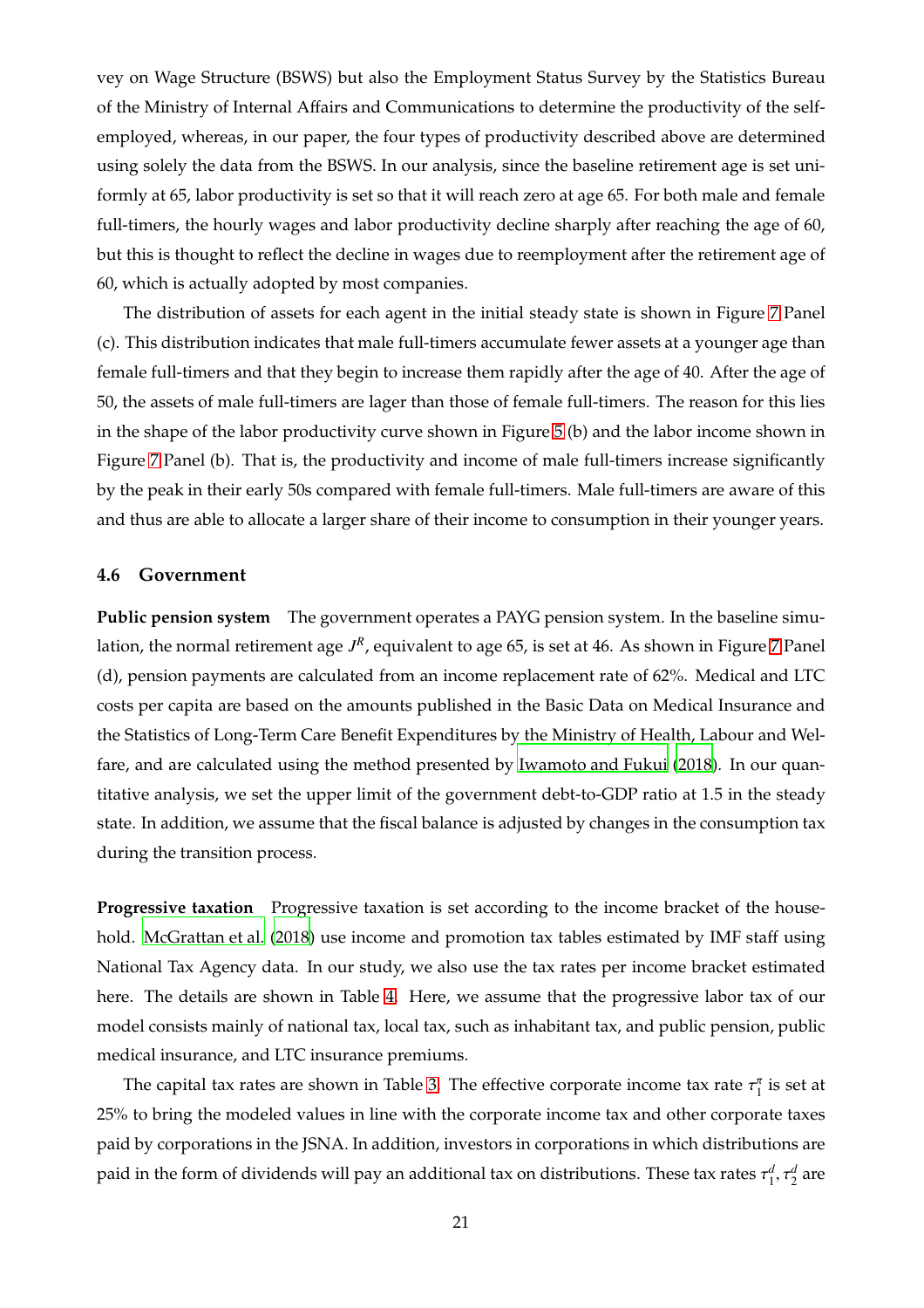| Labor earnings | Share | Tax rate | $\alpha$  | β        |
|----------------|-------|----------|-----------|----------|
| Under 1        | 17.3  | 0.027    | $\Omega$  | $\Omega$ |
| $1 - 2$        | 15.0  | 0.191    | $-0.0164$ | 0.0027   |
| $2 - 3$        | 15.5  | 0.272    | $-0.0326$ | 0.0218   |
| $3 - 4$        | 15.4  | 0.285    | $-0.0365$ | 0.049    |
| $4 - 5$        | 12.2  | 0.294    | $-0.0401$ | 0.0775   |
| $5 - 6$        | 8.3   | 0.302    | $-0.0441$ | 0.1069   |
| $6 - 7$        | 5.1   | 0.306    | $-0.0465$ | 0.1371   |
| $7 - 8$        | 3.5   | 0.315    | $-0.0528$ | 0.1677   |
| $8 - 9$        | 2.4   | 0.324    | $-0.0600$ | 0.1992   |
| $9 - 10$       | 1.5   | 0.328    | $-0.0636$ | 0.2316   |
| $10 - 15$      | 2.8   | 0.338    | $-0.0736$ | 0.2644   |
| $15 - 20$      | 0.6   | 0.358    | $-0.1036$ | 0.4334   |
| $20 - 25$      | 0.2   | 0.387    | $-0.1616$ | 0.6124   |
| Over 25        | 0.2   | 0.447    | $-0.3116$ | 0.8059   |
| Total          | 100.0 |          |           |          |

<span id="page-21-1"></span>Table 4: Progressive tax table for labor tax

Notes: Following [McGrattan et al. \(2018\)](#page-29-9), the second column "Share" is obtained from the distribution of labor income based on the Tax Surveys published by the National Tax Agency. The third column "Tax rate" also contains the estimates of effective income tax rates across 14 income brackets obtained from [McGrattan et al. \(2018\)](#page-29-9). The fourth and fifth columns " $\alpha$ " and " $\beta$ ", which are calculated from the tax rate, are referred to as the intercept and slope of the progressive tax structure, respectively.

set at 25 % to match the capital income and the size of the corporate sector. <sup>[15](#page-21-2)</sup>

Table [3](#page-19-0) also contains the fiscal policy parameters.  $\psi_B$  is defined as the total debt of the general government minus the financial assets held by public pension funds. These assets are accumulated for future pension obligations. However, future pension liabilities are also incorporated into our model. The level of government consumption  $\psi_G$  is set to a constant percentage of adjusted GDP over the entire period.

# <span id="page-21-0"></span>**5 Numerical analysis**

In this section, we describe the quantitative results of a policy simulation for the transition process. Our analysis is based on two scenarios: the *baseline* and the *extension of the retirement age*. For these two scenarios, we conduct policy simulations for the three options of social security reforms described below. Then, we calculate the impact on the current working, retired, and future generations for the four types of households distinguished by gender and employment type, and evaluate the extent to which differences in the impact are generated for the four types.

We proceed with the following three aspects. First, we outline the economic circumstances

<span id="page-21-2"></span><sup>&</sup>lt;sup>15</sup>These tax rates are set according to [McGrattan et al.](#page-29-9) [\(2018](#page-29-9)).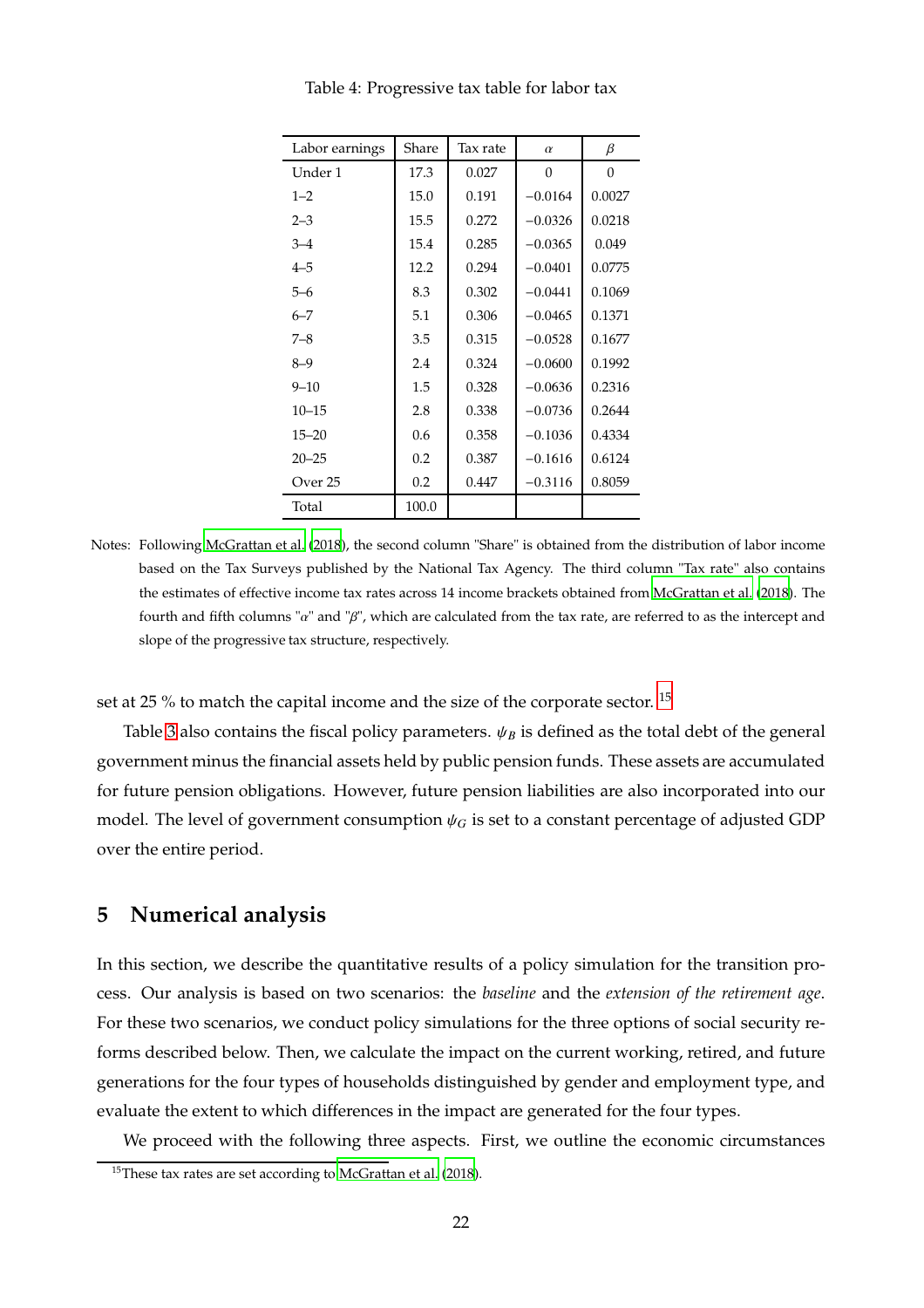underlying the two scenarios and the three options of social security reforms. Second, we show how the transition paths of key aggregate economic variables would change if one of the three reforms is implemented in the two scenarios. In particular, we focus on changes in the real GDP and the level of the consumption tax rate. Third, we compare the impacts of the different reforms on the welfare for the current working, retired, and future generations. We then discuss the effects of the reforms, focusing on the inter-generation and intra-generation heterogeneity of households.

# **5.1 Scenarios and social security reforms**

Here, we describe the two scenarios and three social security reforms in our analysis. As men-tioned in section [4,](#page-13-0) we assume that (i) the TFP growth rate  $\gamma^A$  is 0.3%, the retirement age  $J^R$  is 46 (the age of 65), and the long-run population growth rate  $\gamma$ <sup>n</sup> is −1 in the baseline scenario. In the extended retirement age scenario, (ii) the only change from the baseline is that the retirement age  $J<sup>R</sup>$  increases from 65 to 70 in 2030.

In these two scenarios, we conduct policy simulations in the cases of the three reforms as well as the case in which reforms are not implemented. That is, (1) preservation of the current policy, (2) a gradual decrease of the pension income replacement rate κ*<sup>t</sup>* , (3) an increase in the copayment rate  $\lambda_{j,t}^H$  for medical expenditures, and (4) an increase in the copayment rate  $\lambda_{j,t}^L$  for LTC expenditures. In policy (1), we suppose that the pension income replacement rate  $\kappa_t$  is constant at 62% and the copayment rate for medical expenditures  $\lambda_{j,t}^H$  is 30% for those aged 20 to 70, 20% for those aged 70 to 75, 10% for those aged 75 and over, and 10% for LTC expenditures  $\lambda_{j,t}^L$ . Policy (2) is a reform to reduce the pension income replacement rate from 62% as of 2015 to 50.8% in 2047. <sup>[16](#page-22-0)</sup> Policy (3) is a reform to raise the copayment rate for health care expenditures for the elderly in 2030 to a uniform 30% for all ages. Policy (4) is a reform that would set the copayment rate for LTC expenditures at 30% in 2030.

# **5.2 Transition of aggregate variables**

Here, we present the simulation results for the transition path of the real GDP, its growth rates, and the consumption tax rates under the demographic projection in which the population growth rates that are adopted are those of the IPSS (2017) up to 2115, and they are reduced by 1 % per year after 2115. The proportions of full-timers and part-timers are fixed based on the Basic Survey of Wage Structure Statistics as of 2018 and are constant at those ratios for other years.

<span id="page-22-0"></span><sup>&</sup>lt;sup>16</sup>This assumption is based on Case III in the Ministry of Health, Labour and Welfare, "2019 Financial Projection of the Public Pension (Fiscal Verification)" (<https://www.mhlw.go.jp/stf/seisakunitsuite/bunya/nenkin/nenkin/zaisei-kensyo/index.> <html> accessed March 2, 2021).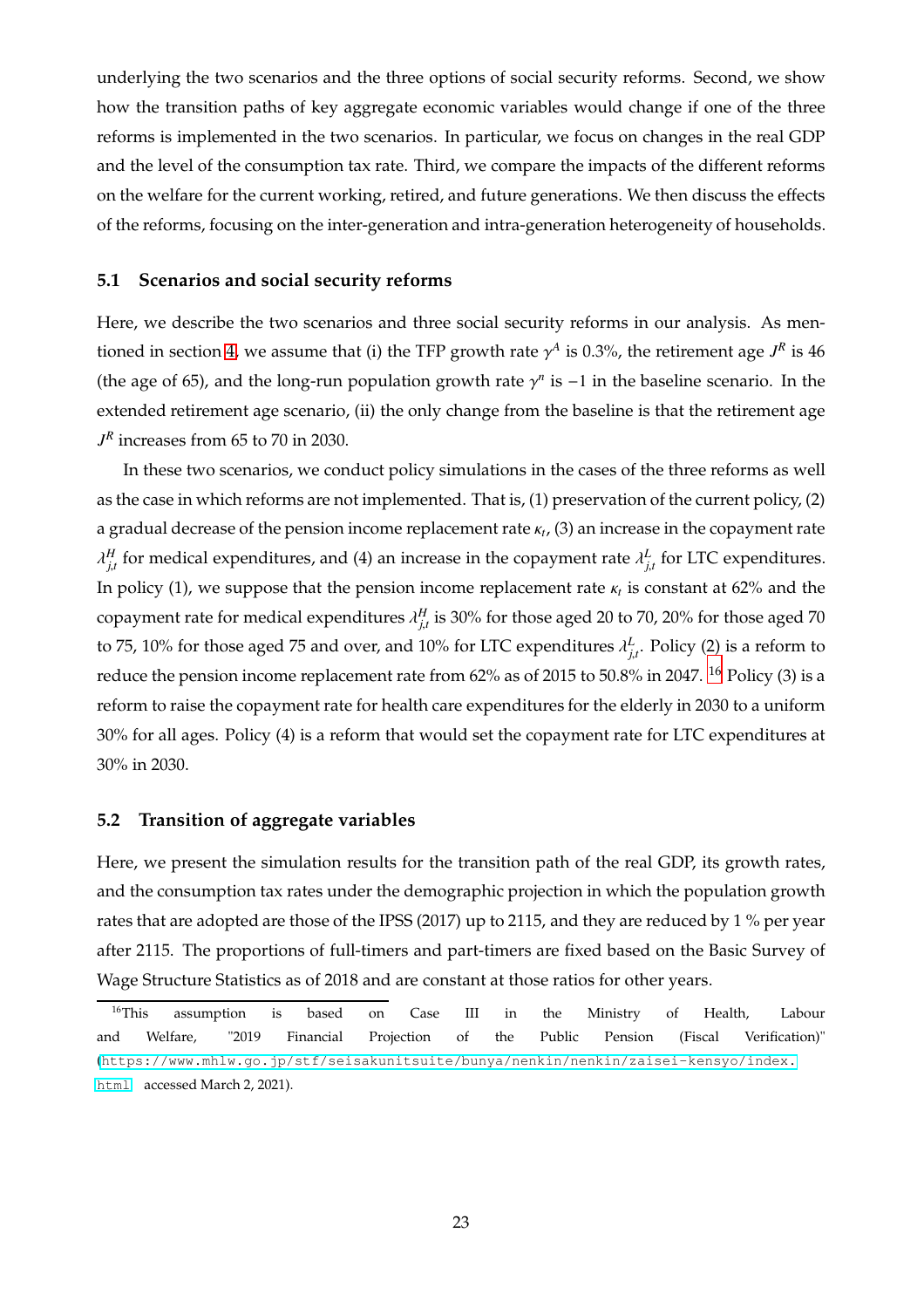Figure 8: Transition of the real GDP and percentage change induced by each reforms

<span id="page-23-0"></span>(a) Transition of the GDP (b) Percentage change of the GDP induced by each reform



Notes: [RE] indicates the extended retirement scenario.

# **5.2.1 Transition of the GDP**

First, we focus on the transition path of the output. Figure [8](#page-23-0) Panel (a) shows the transition of the level of the real GDP, normalized to unity for the year 2020 in the baseline scenario. Although GDP growth is downward until the mid-2050s, when the aging of the population will be at its peak, we see a gradual increase in GDP growth after around 2050.<sup>[17](#page-23-1)</sup>

Figure [8](#page-23-0) Panel (b) shows the values of the comparisons by percentage of the level of the real GDP for each reform of both scenarios relative to the preservation of the current policy of the baseline scenario. As shown in the legend in the graph, the blue, red, or green dashed line represents the reduction in the pension replacement rate (RR 50%), a decreasing copayment for medical expenditures (Med 30%), or a decreasing copayment for LTC expenditures (LTC 30%), in the baseline scenario, respectively. Similarly the blue, red, or green solid line represents RR 50%, Med 30%, or LTC 30% in the extended retirement scenario ([RE] ). In all cases of reforms in the two scenarios, the level of GDP is higher than the case of no reform in the baseline scenario for all periods. The reform of increasing copayments for medical and LTC expenditures in the baseline (the red dashed line and green dashed line) is at most a 1% increase. Conversely, it increases to about 2.5% in the case of a reduction of the pension income replacement rate (the blue dashed line). In the extended retirement scenario, the difference between the policies is even larger. The blue solid line shows an increase to just under 4% in the case of a reduction of the pension income replacement rate. This result shows that the level of GDP transition in the future is highest when the retirement age is extended and the reduction of the pension income replacement rate is introduced.

<span id="page-23-1"></span> $17$ Imrohoroğlu et al. (2017, fig. 2) also present a long-term output estimate. They show a result in the baseline that remains almost flat for the first approximately 20 years starting in 2014 and then declines sharply. This is a somewhat different transition from our results. The reason for this is that our model includes intangible assets and thus reflects the relatively greater contribution of capital accumulation to GDP, which should lead to an increase in GDP at a future point in time when the pace of population decline weakens.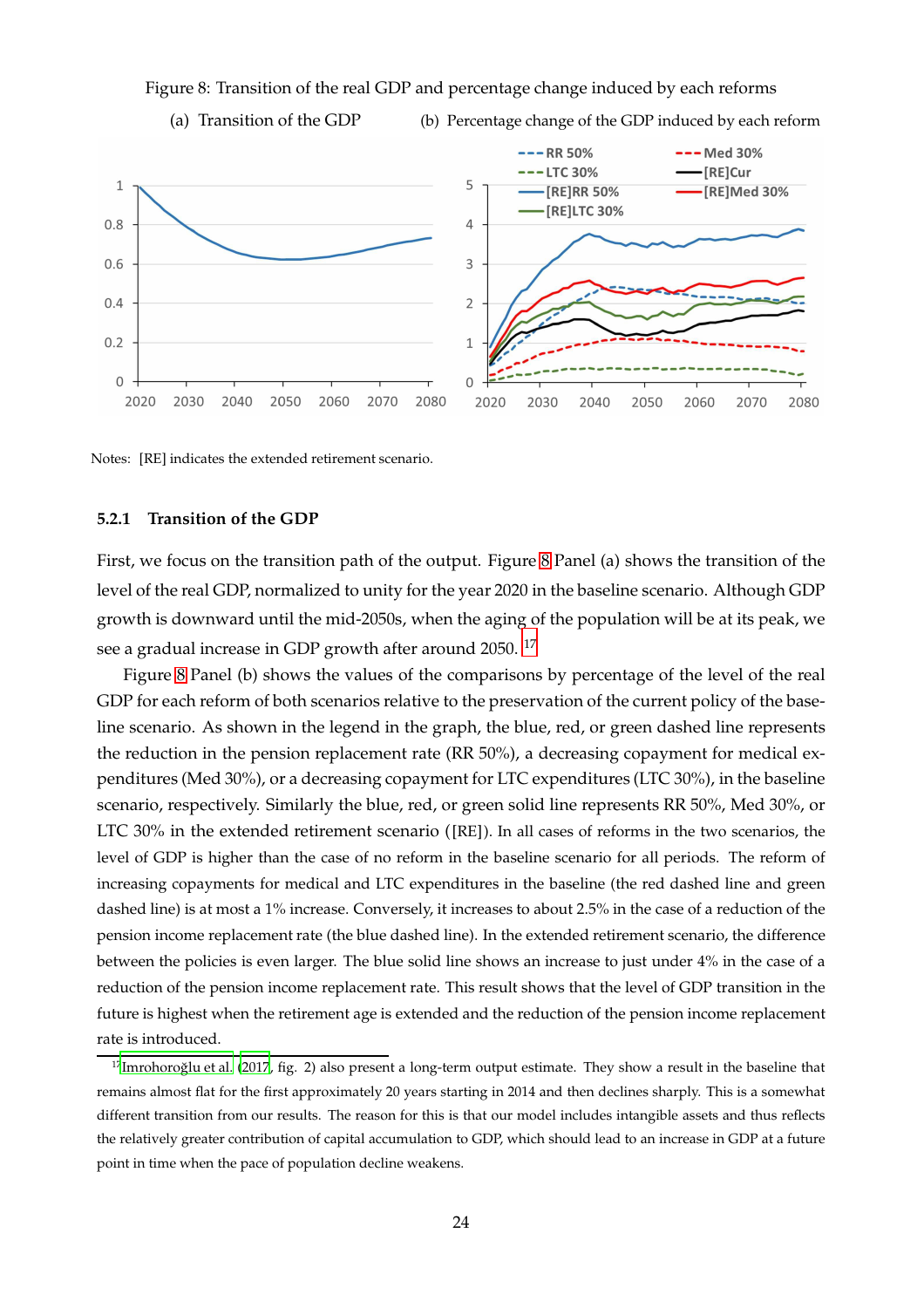

<span id="page-24-0"></span>Figure 9: Output growth rate and its contribution decomposition

Figure [9](#page-24-0) shows the growth rates of output in the baseline scenario, and the contribution decomposition of factors including intangible assets. Based on the production function described in section [3,](#page-7-0) the growth rate of output is decomposed into TFP  $A_t$ , tangible assets  $K_{iT}$  in sector  $i$ , intangible assets  $K_{iI}$ , the labor force *L<sup>i</sup>* in sector *i*, and the population growth.

The total of the TFP growth rate and the labor-intensive technology growth rate (the light green bars) is stable at about 1% for the contribution, based on our setting. In contrast, the growth rate of the population (dark gray bars) is shown as −1% for the contribution. These two contributions are approximately offset to 0% growth. On the other hand, a major factor depressing the growth rate of output through 2050 is the growth rate of tangible assets in Sector 1 (light gray bars) and tangible assets in Sector 2 (yellow bars).

This is due to both a decrease in the labor force population and an increase in the retired population making the aggregate saving rate, or capital accumulation drop rapidly in this period. Our simulations show that the size of the negative contribution of tangible and intangible assets to the output is much larger than that of the negative contribution of the labor force shown by the blue and brown bars.

#### **5.2.2 Transition of the Consumption Tax Rate**

Next, we turn to the consumption tax rates. These transition paths are shown in Figure [10,](#page-25-0) where the consumption tax rates raises to around 42–43% at the peak in the mid-2050s in both scenarios if the current policy is maintained. Previous studies such as [Braun and Joines](#page-29-2) [\(2015\)](#page-29-2), have also shown generally consis-tent trends, albeit with differences in population growth rates and policy simulation assumptions. <sup>[18](#page-24-1)</sup>

The impact of the reforms on the consumption tax rate can be summarized as the following three points. First, all reforms would also reduce the peak level and lower the tax rate in the long run compared with the current policy. Second, among the three reforms, the effect of reducing the pension replacement rate would be the largest, reducing the tax rates to about 36% in the mid-2050s in both scenarios. Third, the effect of rising the copayment rates for medical and LTC expenditures is smaller than the effect of reducing

<span id="page-24-1"></span><sup>&</sup>lt;sup>18</sup>The simulations of the consumption tax rates presented by [Braun and Joines \(2015\)](#page-29-2) and others show results that reach around 45% in the 2060s. We think these are caused not only by differences in the assumptions about demographics, but also by the larger contribution of capital in our model, especially since it takes intangibles into account.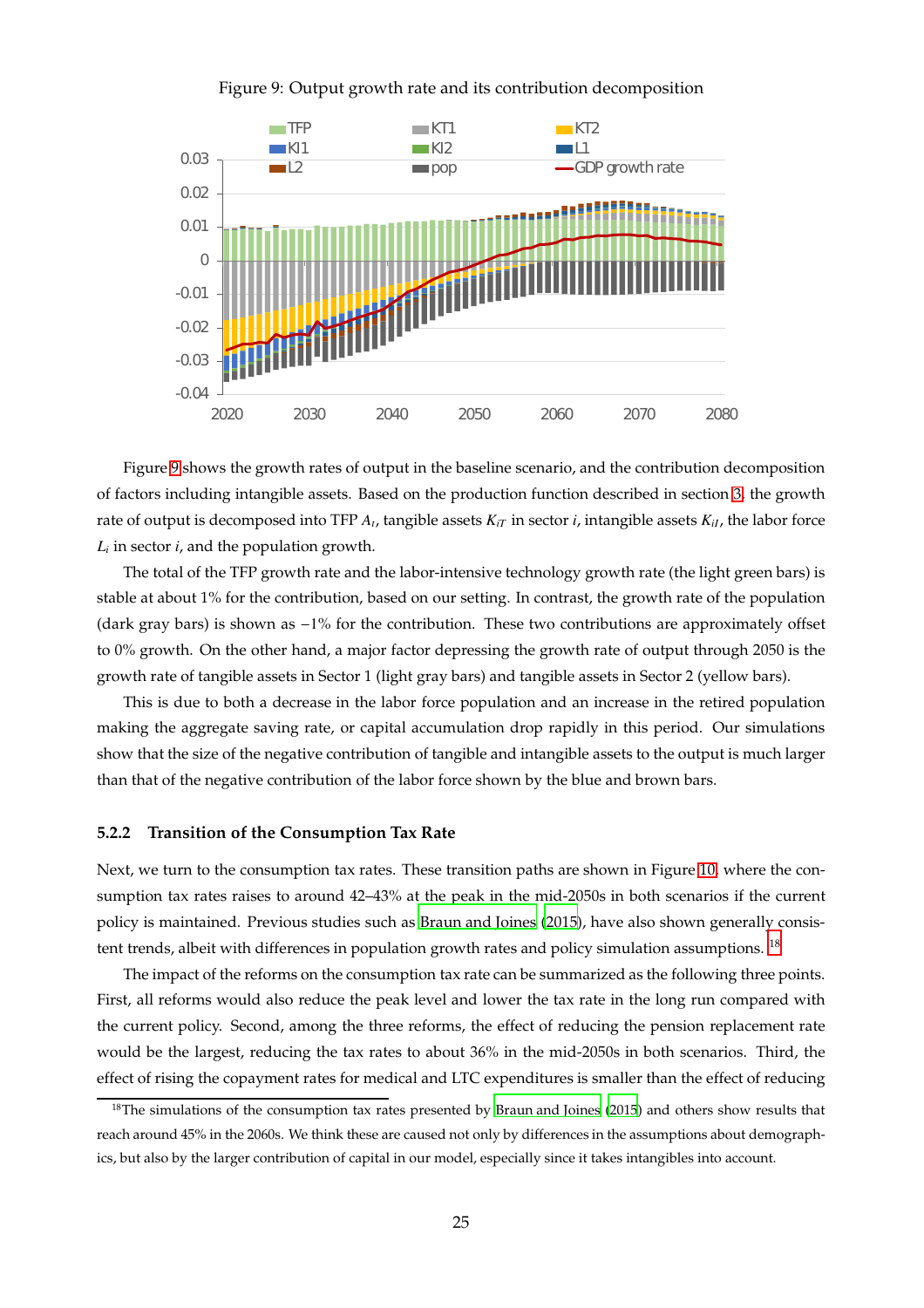<span id="page-25-0"></span>



the pension income replacement rate. In addition, the effect in the case of increasing the copayments for LTC expenditures is even smaller, falling to about 38–39% in the mid-2050s in the case of health care and to about 41–42 % in the mid-2050s in the case of LTC expenditures in both scenarios.  $^{19}$  $^{19}$  $^{19}$ 

# **5.3 Welfare analysis**

Using the no-reform case as a benchmark, we assess the impact on the welfare of the three social security reforms for all generations, distinguishing the current working, the current retired, and the future generations, in the two scenarios. We also add the heterogeneity of the four types of households, categorized by gender and employment type, to this consideration.

First, let us deal with the reform involving a reduction in the pension income replacement rate. This reform results in a significant fall in the welfare of individuals around retirement age in the present in both scenarios (Figure [11](#page-26-0) Panel (a) and (b)). We consider the impact to be that individuals in this age group, who have already paid most of their pension contributions, will begin to receive pension benefits when the benefit is reducing. In the baseline scenario, welfare declines for almost all ages of the current retired and working generations, although in the extended retirement scenario, each type of agent's welfare improves by about 2–5% for the working generation. This pension reform also causes a more significant decline in benefits for full-timers than for part-timers for both the male and the female group. As discussed in section [4,](#page-13-0) we deduce that the reason for this is that full-timers, who have relatively higher incomes, pay more in pension contributions, despite receiving reduced benefits.

Next, we move on to the reform rising the copayment rate in the medical insurance. Figure [12](#page-26-1) Panel (a) shows a similar trend to the pension reform in the baseline scenario. In particular, there is a significant decline in the welfare of the current retirees. The reform also shows a substantial decrease in welfare for both male and female part-timers. For instance, the welfare of female part-timers declines by at most 4%.

<span id="page-25-1"></span> $19B$  [Braun and Joines \(2015](#page-29-2)) show that rising medical copayments is more effective in lowering the consumption tax rate than reducing the pension income replacement rate. This could reflect differences in assumptions about social security reform. They assume a gradual 10% reduction in the pension income replacement rate, a gradual increase in the medical care copayment rate for the elderly over age 70 to 30%, and a gradual 10% reduction in government spending outside of social security. Also, as noted in section [4,](#page-13-0) our model assumes that hours worked are set inelastic for wages, so differences in the response of labor supply may lead to different results.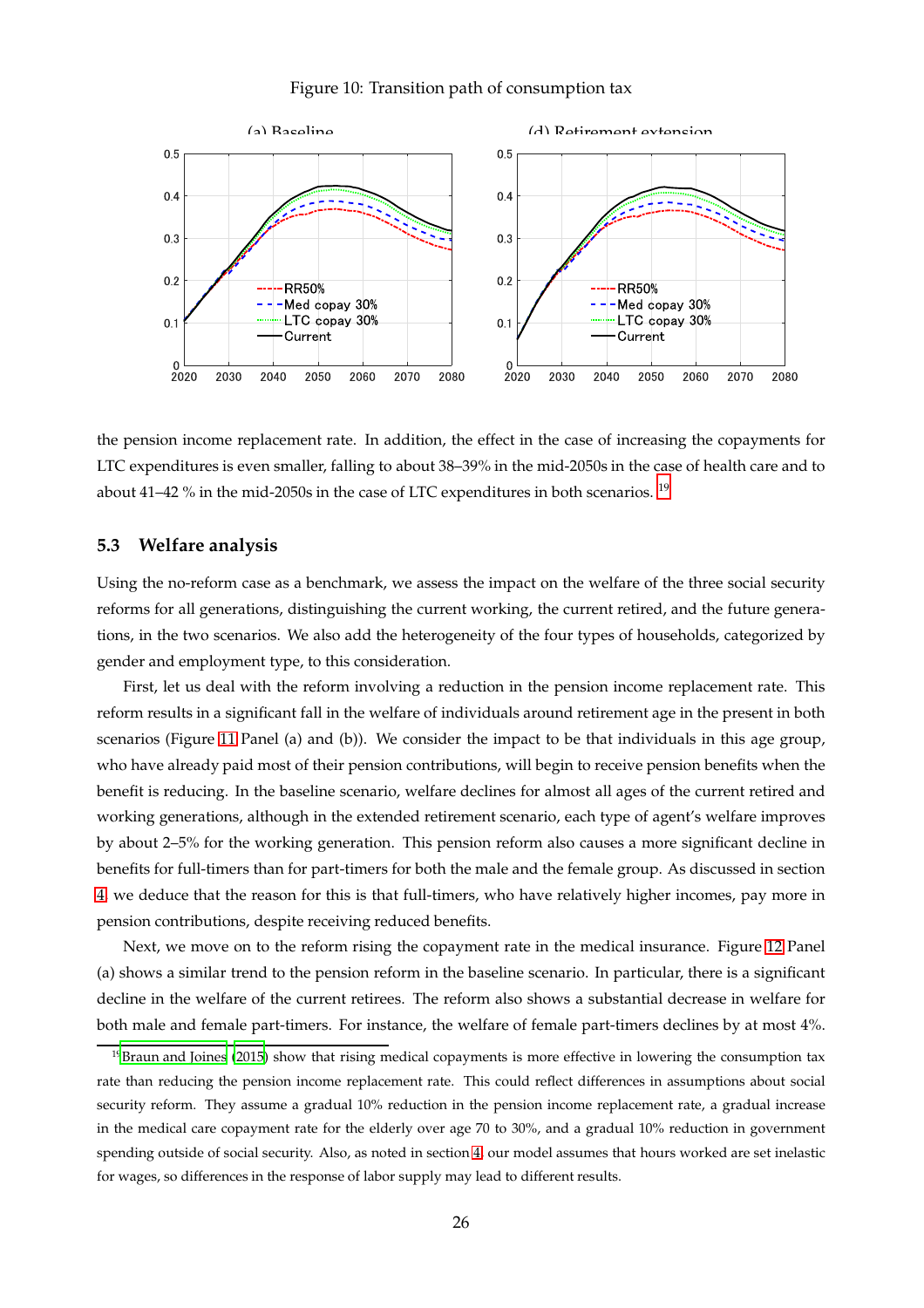

<span id="page-26-0"></span>Figure 11: Welfare change due to replacement rate reduction

Note: The vertical red line drawn from 10 on the x-axis indicates the year in which the medical and LTC reforms will take place. The figure shows the percentage change in welfare relative to the current policy.



<span id="page-26-1"></span>Figure 12: Welfare change due to medical copayment up to 30%

Note: The vertical red line drawn from 10 on the x-axis indicates the year in which the medical and LTC reforms will take place. The figure shows the percentage change in welfare relative to the current policy.

In the extended retirement scenario, similar to the pension reform, the welfare of the current working-age population improves (Figure [12](#page-26-1) Panel (b)).

Finally, we describe the reform increasing the copayment rate of LTC insurance. In the baseline scenario, Figure [13](#page-27-0) Panel (a) shows a decline in welfare for the current older age groups compared with the medical care case. This result is consistent with the LTC expenditures being higher per capita expenditures for those aged 90 and older compared with health care, as discussed in section [4.](#page-13-0) The extended retirement age scenario shows a similar trend to the medical insurance reform (Figure [13](#page-27-0) Panel (b)).

These three results indicate that the welfare of future generations improves with all three of the social security reforms in the two scenarios. Coversely, we find that all of the social security reforms in the baseline scenario reduce the welfare of the working-age population to a greater extent. In particular, the welfare decline is significant for those aged 60 and over at the current point, with heterogeneous effects for different types of agents among them. Again, we find that the welfare of full-timers with relatively high incomes falls markedly with the pension reform, whereas the welfare decline of female and part-timers with relatively low incomes is more significant with the medical and LTC insurance reforms.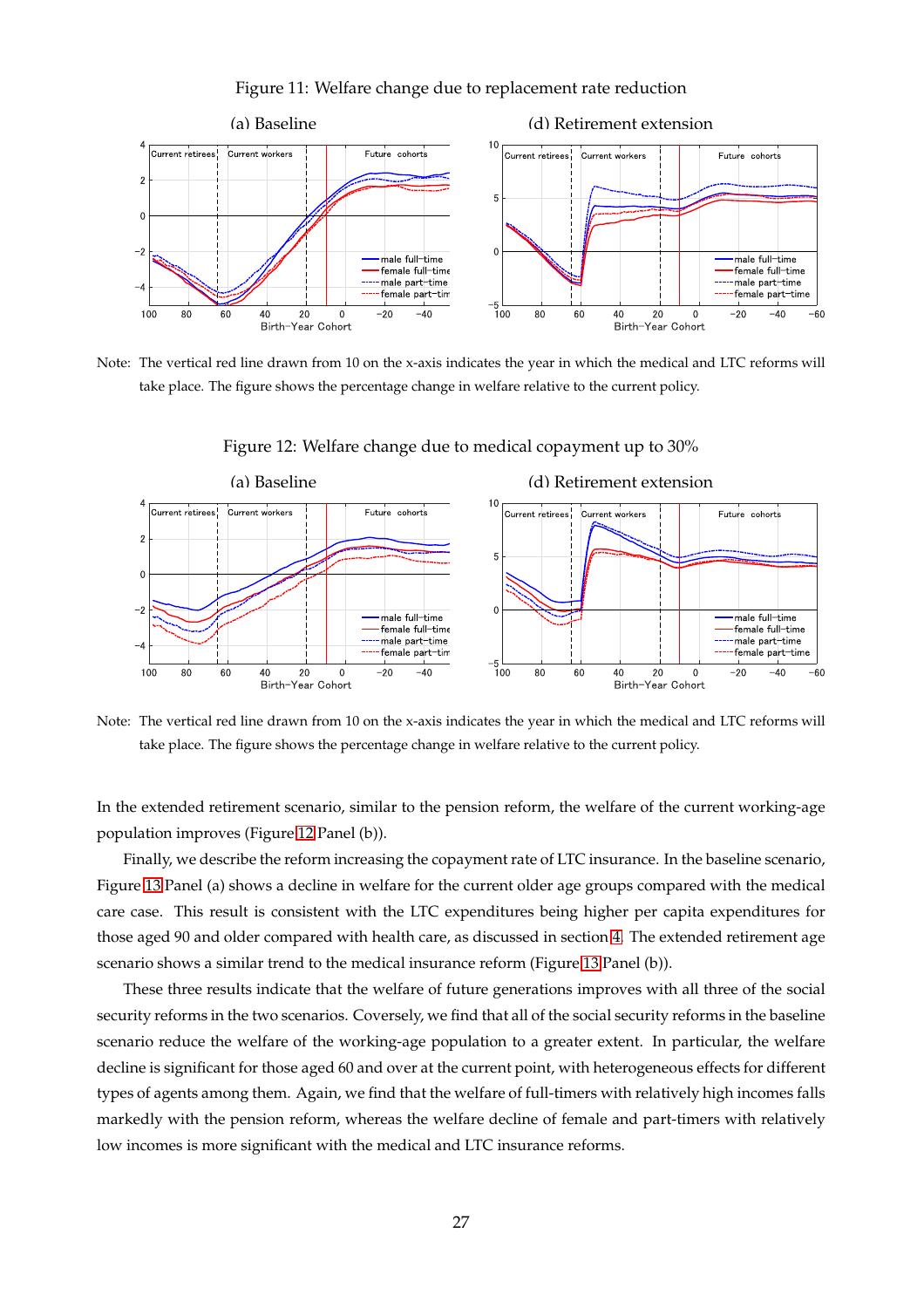<span id="page-27-0"></span>Figure 13: Welfare change due to LTC copayment up to 30%



Note: The vertical red line drawn from 10 on the x-axis indicates the year in which the medical and LTC reforms will take place. The figure shows the percentage change in welfare relative to the current policy.

# **5.4 Discussion**

We now discuss the implications of our policy simulation described above, presenting three arguments.

First, demographic change affects savings and the labor force. The decline in the combination of tangible and intangible capital stocks produced by the reduction of savings is a major factor in the decline in output up to around 2050 as well as the downward path of the labor force.

Second, the pension reform makes the highest consumption rate the most moderate. The medical insurance reform is in the second position, and the LTC insurance reform is in the third one. This pattern is observed in both scenarios. In addition, the transitions of the consumption tax rates do not show significant differences among all of the three reforms.

Third, the welfare analyses show that all the social security reforms raise the welfare of future generations consistently. However, all the social security reforms without a retirement age extension larger decrease the welfare of the working-age population more than no reform. In particular, the medical and LTC insurance reforms produce significant welfare losses for the agents with relatively low incomes. The pension reform lowers the welfare of full-time male workers the most severely of all the types of households. In contrast, in the case of retirement age extensions, the pension reform improves the welfare of the working-age generation by 2% to 5% relative to no reform.

Now, we consider the extent to which the differences are generated among the impacts of the pension reform and the medical and LTC insurance reform on welfare. We suppose that, during the working period, individuals pay pension contributions to the government based on their income level and, during the retirement period, they receive pension benefits based on the average of their lifetime earnings multiplied by the pension income replacement rate. When higher lifetime income earners face a reduction in the pension income replacement rate, the decrease in pension benefits influences them more significantly, although the contributions that they pay remain at the same amount during their working years. This is why full-time male workers with a higher income would face greater reductions in welfare from the reform than part-time male and female workers with a relatively lower income. Therefore, we confirm that the households with relatively low income and savings (part-time male and female workers) react to the medical and LTC insurance reform, increasing the expected spending during retirement by consuming less during their working period to prepare for future expenses.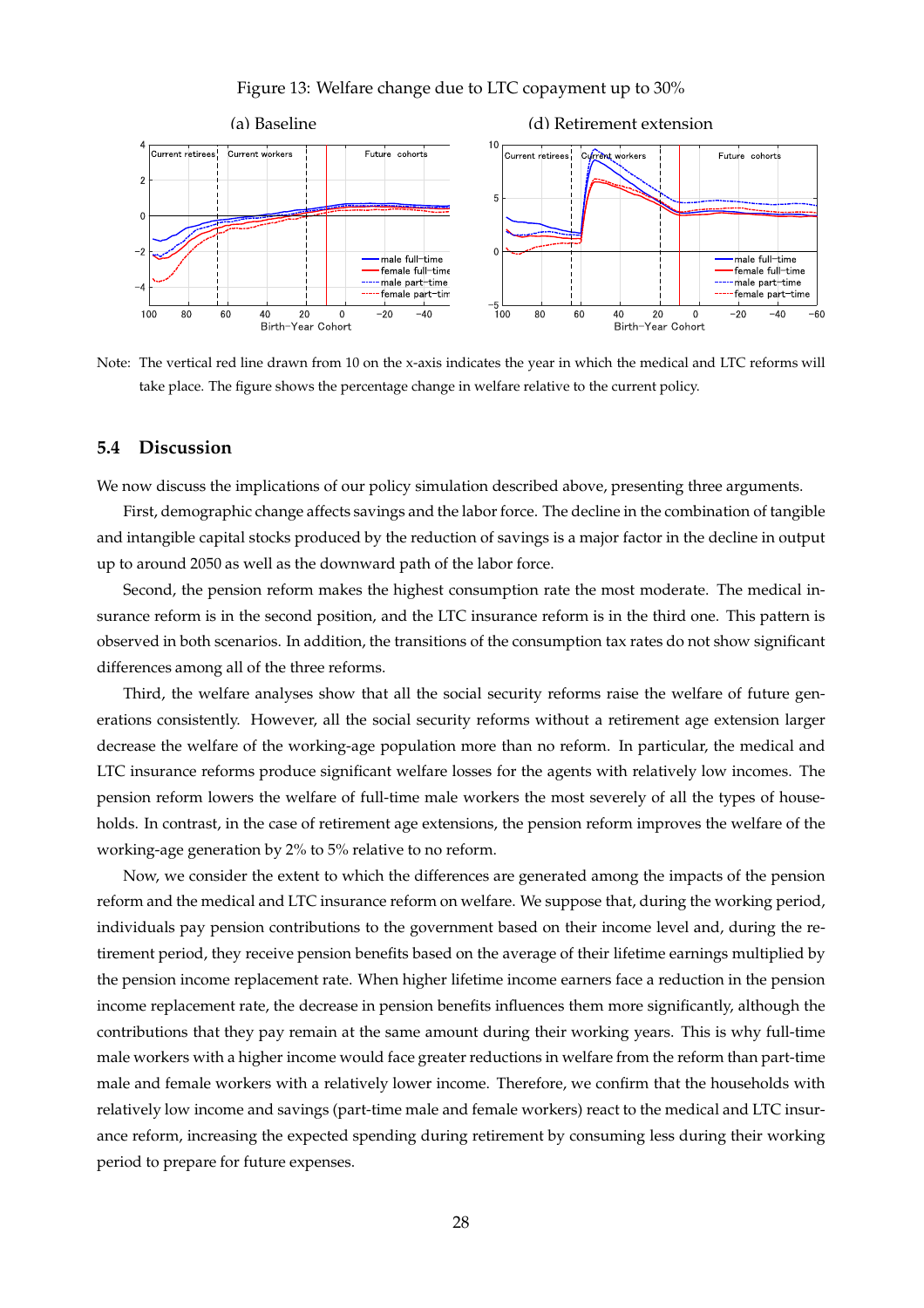Our policy simulations also show that females consistently suffer more significant declines in welfare than males in all cases of reforms. These differences between gender come from our settings. Again, we set up heterogeneity according to individuals' labor productivity (hourly wage), employment types, and gender-specific survival rates, based on Japan's data. Although the amount of pension benefits during retirement makes a difference, the gap in survival probabilities between males and females also leads to differences in the expected medical and LTC expenditures, particularly in the retirement period. As a result, we confirm that females with relatively lower wage growth also suffer a larger decline in welfare than males because of the reduction in consumption over the life cycle due to the social security reforms. This is paralleled in the larger decline in welfare for part-time male workers than for full-time ones.

Thus, we conclude that medical and LTC insurance reforms that increase the expected spending in retirement lead to a significant welfare decline among socially vulnerable *female* and *part-timer* households through changes in their consumption and savings behaviors and, that although the social security reforms should be conducted to maintain fiscal sustainability in the face of an aging population and for future generations, they might have significant negative impacts on the welfare of the current generations. Our policy simulations suggest that when implementing the social security reforms, we should pay sufficient attention to intra-generations such as low-income individuals (females and part-timers), who are relatively socially vulnerable.

# <span id="page-28-0"></span>**6 Conclusion**

This paper quantitatively examines the impact of the implementation of pension, medical, and LTC insurance reforms on households' welfare in Japan, where the population is aging remarkably, through policy simulations using an OLG model with four types of households distinguished by gender and employment type.

Our policy simulation shows that the three options of social security reforms consistently raise the welfare of future generations, in contrast having a particularly negative impact on relatively low-income groups, for instance females and part-timers, in the current working-age population. Females are also found to be negatively affected consistently and significantly in all the social security reforms. In addition, we find that simultaneously extending the retirement age improves welfare by 2–5%, particularly by mitigating the negative impact on the current working-age population. Our policy simulations suggest that the negative impact of the implementation of social security reforms on social welfare could be reduced by paying enough attention to the impact on females and part-timers, who are relatively socially vulnerable groups.

However, our study faces the following challenges. Firstly, since future medical and LTC expenditures depend on uncertain factors, such as individual health status, there are many implications of focusing on future uncertainty, especially in the context of the retirement saving puzzle, for which the literature has recently accumulated (e.g. [De Nardi et al.](#page-29-14), [2010](#page-29-14); [Kopecky and Koreshkova, 2014\)](#page-29-15). In contrast, our model is set up as deterministic without uncertainty. Next, our model discards the effects of risk sharing of future spending through marriage and other factors. For example, [Braun et al. \(2017\)](#page-29-13) quantitatively explores the risk of becoming single after retirement. To analyze such effects more rigorously, it is necessary to use microdata on household consumption, income, medical and LTC expenditures, and so on. Our analysis, however, is based on aggregate data. Overcoming the above problems would provide more practical and useful policy implications for conducting social security reforms while mitigating the negative impacts as